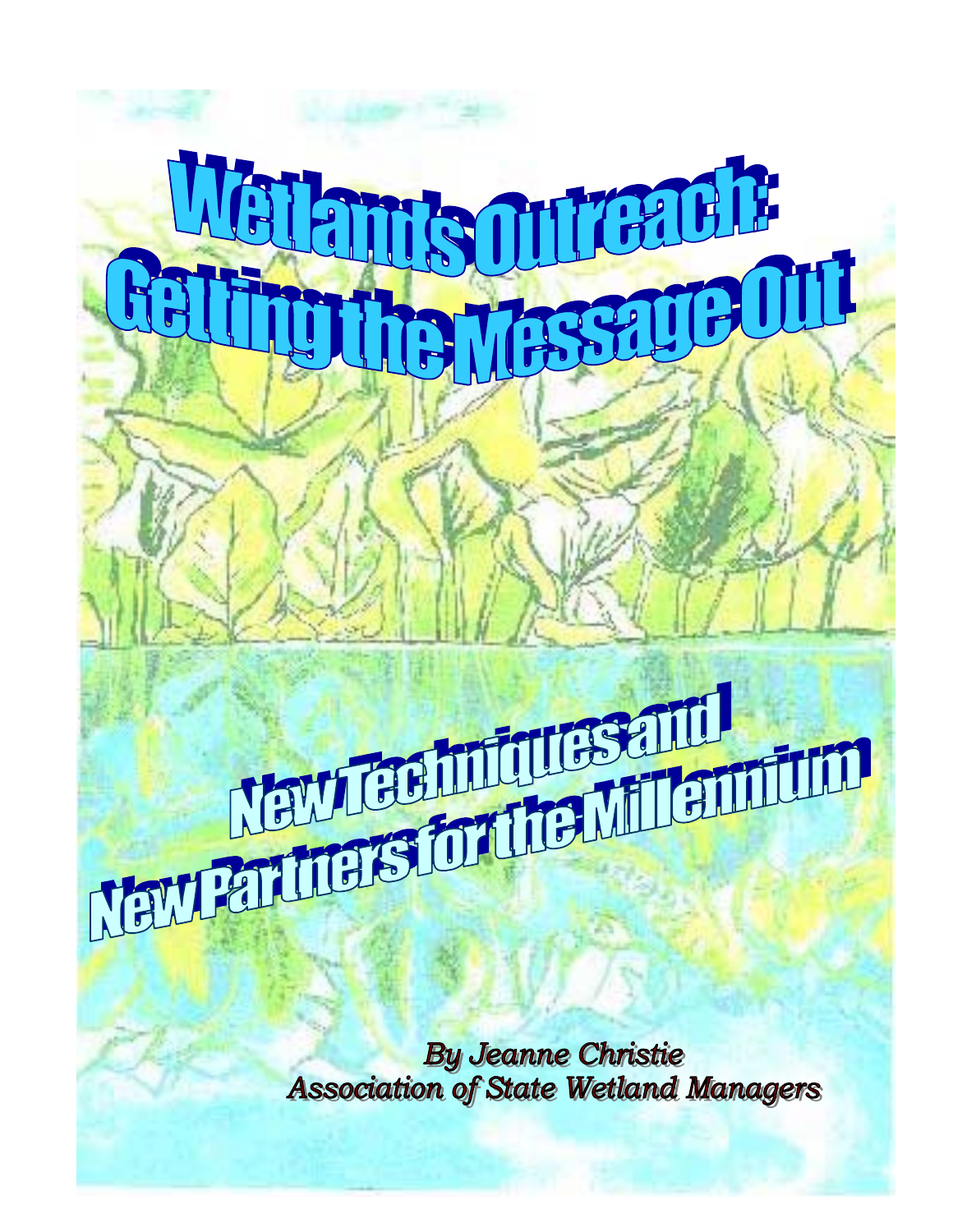### Wetlands Outreach: Getting the Message Out *New Techniques and New Partners for the Millennium Millennium*

Copyright: November 2000, Association of State Wetland Managers

### *By:*

*Jeanne Christie* 

### *Cover Art by: Cover Art by:*

*Jeanne Christie* 

### *Published by:*

*The Association of State Wetland Managers, Inc. Berne, NY.* 

This document is available in PDF format from the Association of State Wetland Managers, Inc. at www.aswm.org.

### **Inquiries about other wetland publications can be directed to:**

Association of State Wetland Managers, Inc. P.O. Box 269 Berne, NY 12023-9746 Phone: (518) 872-1804 Fax: (518) 872-2171 E-mail: aswm@aswm.org Website: [www.aswm.org](http://www.aswm.org/)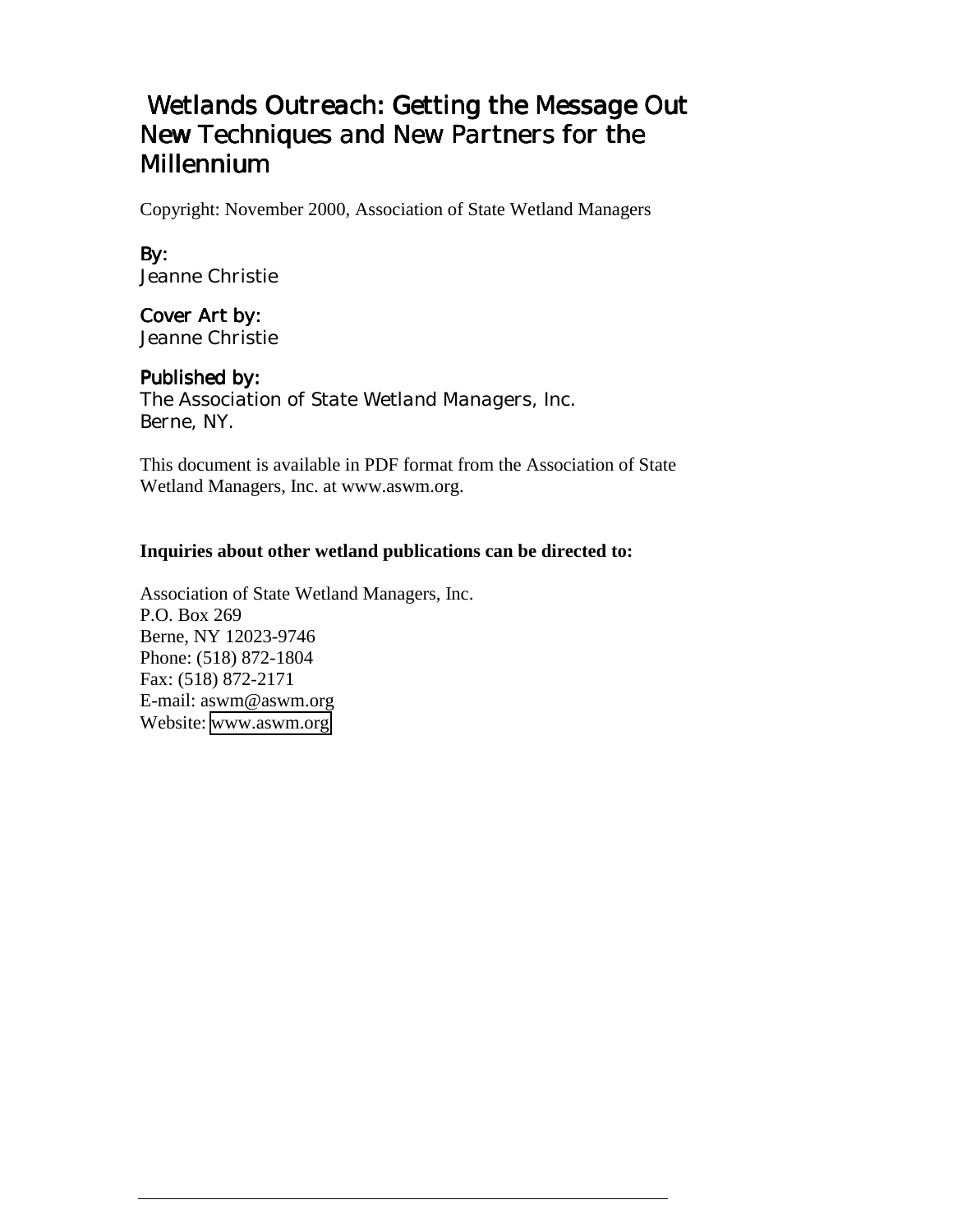## **Preface Preface**

In September of 1999, the Association of State Wetland Managers in cooperation with the U.S. Environmental Protection Agency invited 45 wetland outreach professionals from around the country to participate in a two-day wetland public outreach and education forum: "Getting the Message Out: New Techniques and New Partners for the Millennium." Participants included representatives from state, federal and local governments as well as not-for-profit organizations. The following report is a synthesis of the two days of discussion on wetland outreach.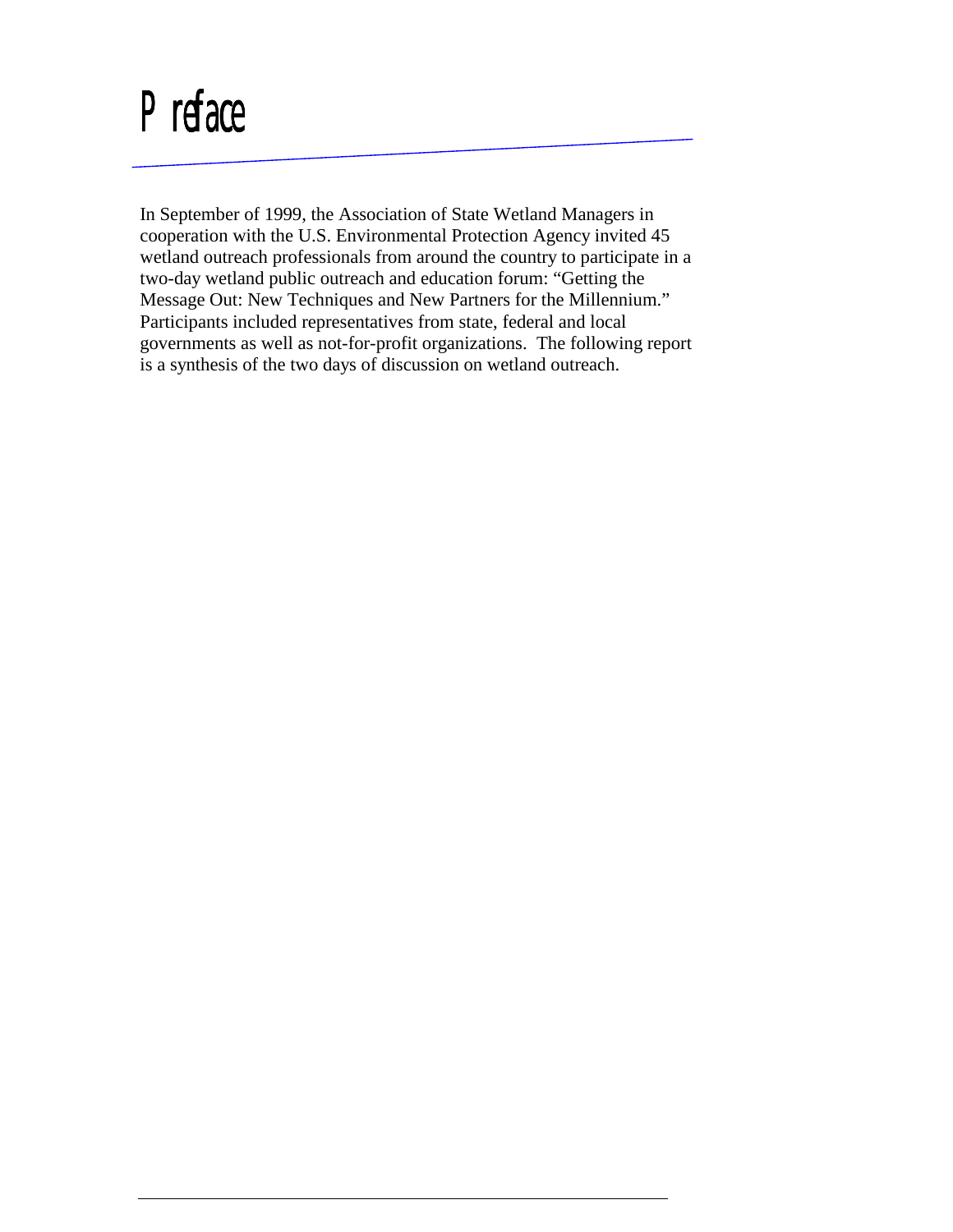# **Acknowledgements Acknowledgements Acknowledgements**

Preparation of this report was funded, in part, by the U.S. Environmental Protection Agency, Wetlands Division. Special thanks are extended to Wetlands Strategies and State Program Branch Chief Stan Austin, and Wetlands Division Staff Shanna Draheim, Rebecca Dills, and Connie Cahanap for their advice and support.

# **About the Association of State Wetland Managers, Inc. Inc. Managers, Inc.**

The Association of State Wetland Managers (ASWM) is a membership based, nonprofit organization established in 1983. The Association was created to help build the nation's capability to protect and manage wetlands and other waters in both the public and private sector; to promote the exchange and dissemination of information about wetlands and other waters, and to educate the public concerning the varied aspects of wetlands protection and management. The Association carries out various activities to achieve this goal such as conferences, workshops, paper and electronic publications, field trips and other activities.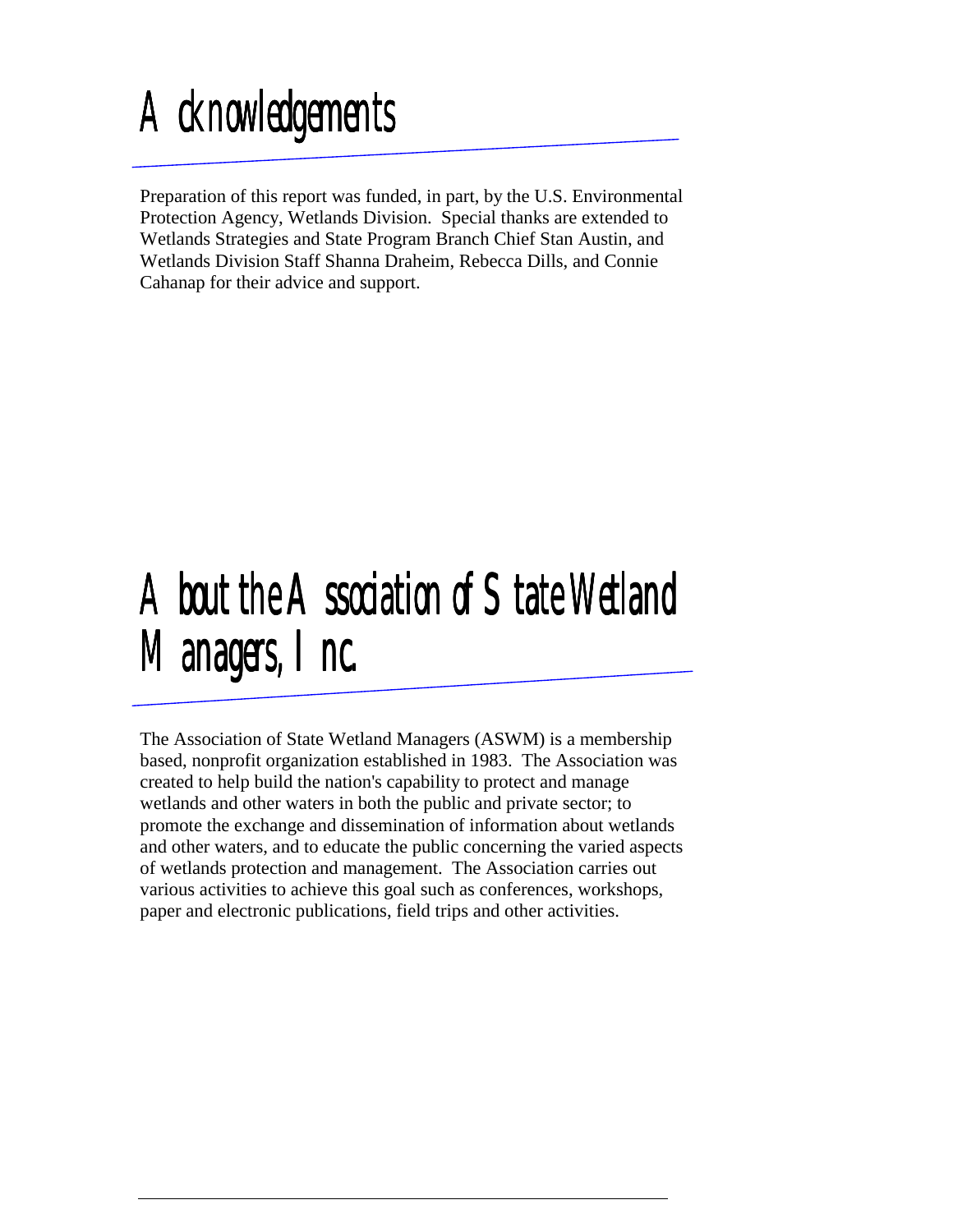# **Executive Summary**

The abundance of wetland outreach products and the quality of many of these products are impressive. However, the demands of wetland outreach are much broader and sophisticated than even 10 years ago. The new century provides an important opportunity to take stock of how far wetland outreach has come as well as critical future areas for improvement. This report identifies generic problems, solutions and areas for future strategic wetland outreach development and cooperation.

Even with the enormous increase in the quantity and quality of information available, there are particular topic areas where information is still needed. These information gaps occur in the areas of wetland regulation, wetland science, community empowerment, and integrating wetlands into broader initiatives such as watershed management and flood loss reduction. For integration of wetlands into grade school and high school curriculums there is a somewhat different challenge. Good curriculum exists and efforts need to highlight how to fully integrate wetland curriculum into primary and secondary education. Finally, developing and fostering partnerships that work to develop and distribute outreach material is an area that needs continuing attention.

### **The following next steps are recommended:**

- ♦ Develop an inventory of existing outreach products indexed by category, audience, and source. Cost and a short write-up about the materials would be useful. The inventory should include all types of products including videos, publications, internet sites, etc.
- ♦ Based in part on the inventory, develop a web clearinghouse of wetland outreach materials. This could include links to the appropriate sources, a list serve for wetland outreach questions, and a list of organizations that undertake or fund wetland outreach.
- The U.S. Environmental Protection Agency (EPA) has outreach staff associated with the wetlands staff in each Region as well as Washington, DC. A starting point for developing coordination of outreach activities on a national basis is for the EPA offices to develop an integrated plan for developing and distributing wetland outreach products.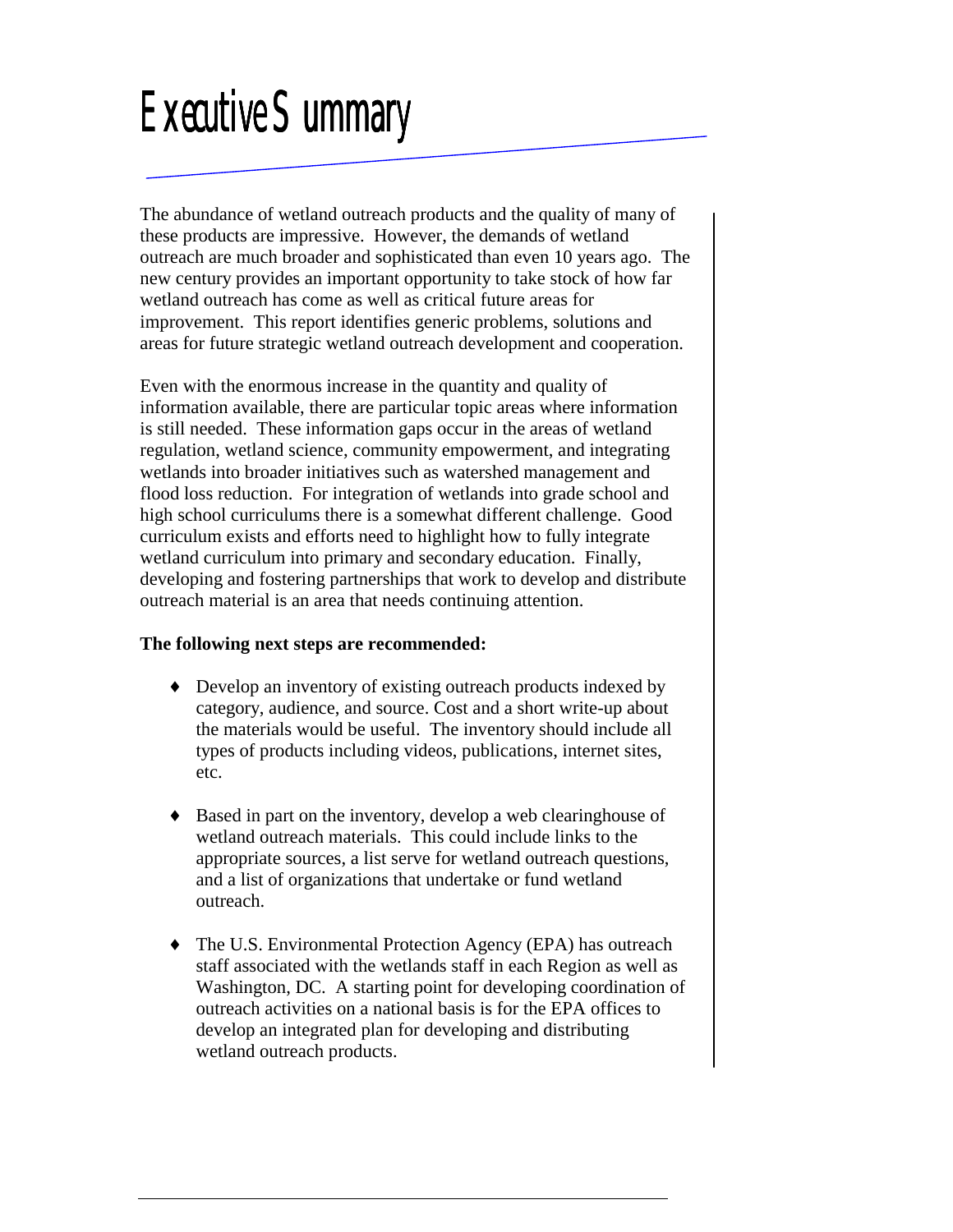- ♦ Coordination has the potential to expand far beyond EPA offices. There are outreach professionals dealing with wetlands at state, tribal, and local government levels, within not-for-profit organizations, and within business organizations as well. This broader coordination effort is needed. Establishing a central website or wetland outreach list-serve could be a starting point.
- ♦ In this report four areas are identified—wetland regulation, wetland science, community empowerment, integration into broader initiatives--where additional wetland related outreach products are needed. Part of the emphasis of a wetland outreach strategy is to make a systematic search to determine whether or not there are existing products and publications that have been overlooked and to work collectively to identify, develop, and distribute information to fill these gaps.
- ♦ Currently each wetland outreach professional starting a new product must generally also develop expertise about the audience, how to communicate a message to that audience effectively, and select the most appropriate tool for delivering the information. Consolidating, distributing, and/or somehow sharing expertise on how to reach various target audiences effectively will help reduce the cost of developing individual products.
- ♦ In pictures, videos, and other visual presentations of wetlands, all wetlands need to be represented, not just wetlands with standing water in them year round. "Drier end" wetlands during their dry and wet phases need to be included consistently.
- ♦ Effective outreach should be an equal partner in the development of programs, policy, etc. Consideration of how to communicate information about wetlands should occur much earlier in the program and policy development process.
- ♦ While computers and telecommunications enhance the potential for the broad scale availability of information, many of these mechanisms-web pages, e-mails, etc.-lack the rich complexity of human interactions and communications. Outreach strategies should emphasize opportunities for people to interact. The opportunity to meet face to face, to talk informally, and to ask questions and share experiences will remain one of the most effective ways to "get the message out." It should continue to be an important part of overall wetland outreach strategies.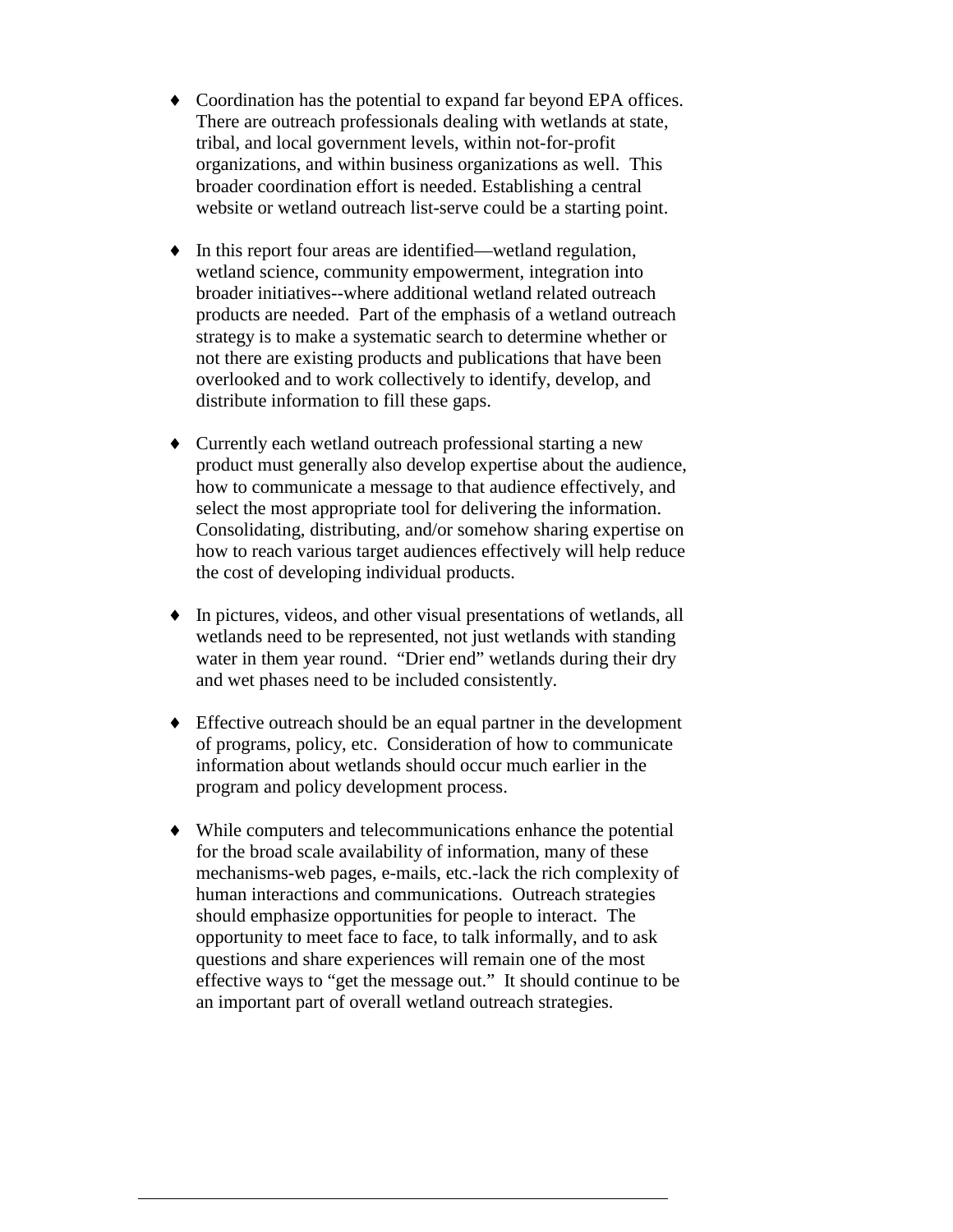# **Wetlands and Wetland Outreach: Setting the Stage**

Now a days most of the public would at least recognize the word 'wetlands' and according to polls the majority of Americans believe natural resources such as wetlands are important. They may not be sure why they should be concerned or even have a very accurate understanding of what a wetland is, but they do believe that wetlands have a role to play in maintaining a healthy environment.

This was not always the case. Throughout the first 75 years of the  $20<sup>th</sup>$ Century the primary focus of wetlands policy in the United States can be summarized with one concept: wetlands should be modified i.e. destroyed and turned into something more useful such as arable farmland or sites for various types of development. As a result an estimated half of the wetlands in the contiguous U.S. no longer exist. For the bulk of the  $20<sup>th</sup>$  Century draining wetlands was the focus of federal and state wetlands policy.

However, in the last 25 years and mostly in the past ten a new idea emerged.

Natural wetlands are important.

So what changed? And how has wetland outreach been part of that change?

There is probably not one single factor that led to, what appears in retrospect to be a dramatic adjustment in public opinion. Certainly it is part and parcel of the environmental movement that emerged in the 60's and early 70's with such landmark legislation as the National Environmental Policy Act and Federal Water Pollution Control Act (now the Clean Water Act). There were many contributions in an effort to bring the importance of wetlands into the public consciousness and the beginning dates back at the very least to the earlier parts of the  $20<sup>th</sup>$  century. Important events came in many shapes and sizes. They include: "The Everglades: River of Grass" by Marjorie Stevenson Douglas which was published 50 years ago; the earlier establishment and growth of the national refuge system; the development of state wetland programs; the U.S. Fish and Wildlife Service's Status and Trends report documenting wetland losses; the public policy debates over no net loss and wetland policy; the floods in the upper Midwest in 1992; and the wholesale erosion of Louisiana's coastal wetlands over the past 25 years. What all the

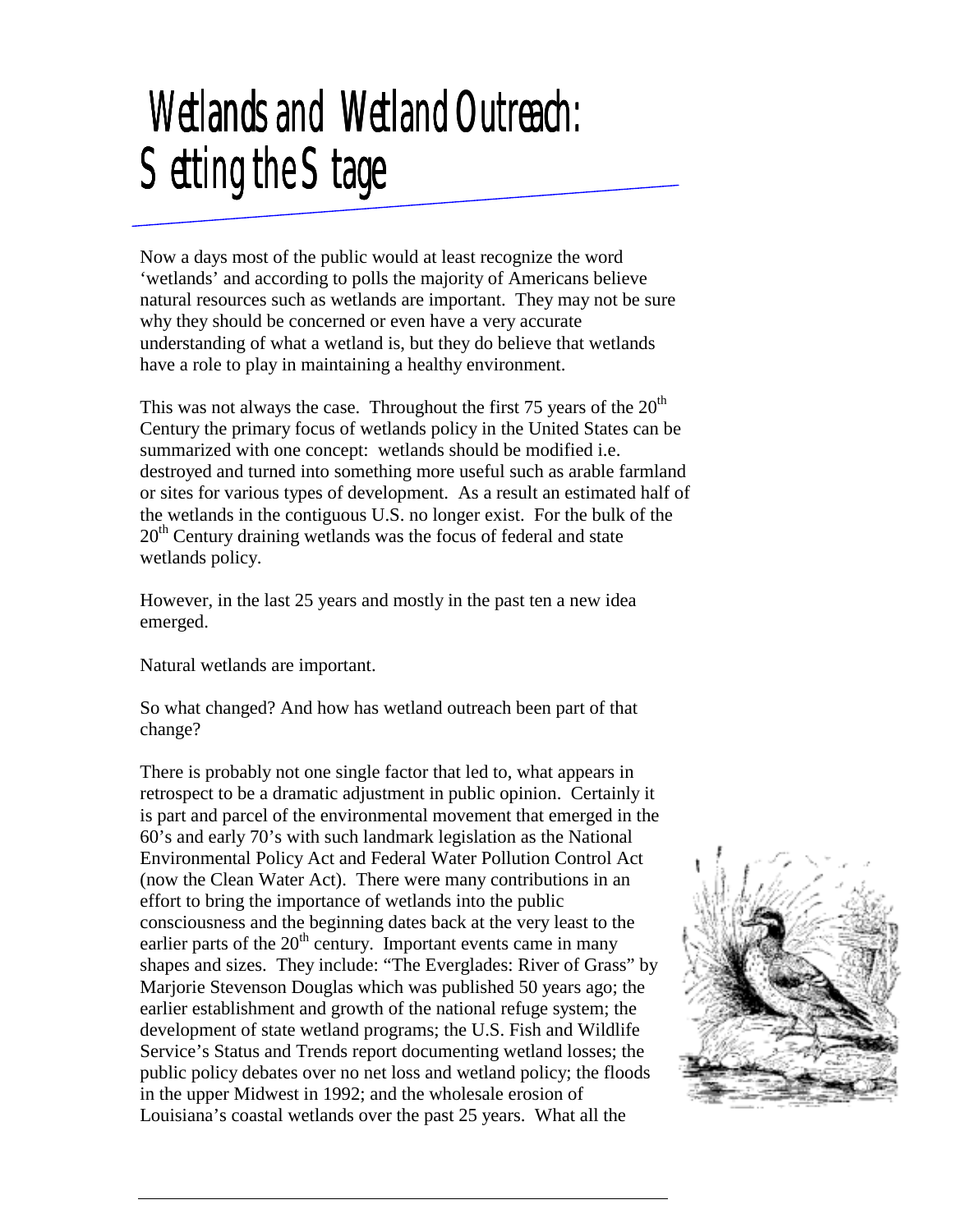events above have in common is the "public outreach" that accompanied them raised the public consciousness of the importance of protecting and restoring wetlands as well as the problems and issues surrounding wetland protection. They all had by intent (and unfortunately sometimes by default) a public outreach component, i.e., the message or messages that were communicated.

The general public's increasingly familiarity with the importance of the Nation's wetlands resources is due in no small measure to the proliferation of information available about wetlands. The variety and quality of these materials is impressive including: books, pamphlets, brochures and other written materials, web pages, conferences and workshops, teaching materials, videos, and interactive games. With the great profusion of information available, there is also a great deal of knowledge concerning how to do effective wetland outreach. However, despite these significant successes "wetlands" is a complex topic with many aspects including regulation, science, community planning, and student education. In addition there are new areas of attention such as exotic species control, changing wetland delineation and assessment methodologies, and new wetland restoration techniques that require the development of new products. There is tremendous potential for more effective development of wetland-related outreach materials. Preventing duplication of effort, effectively marketing existing materials, tailoring information to reach specific interest groups, and developing materials to fill existing gaps are a few of the areas that need to be addressed. The purpose of this report is to summarize accomplishments, identify gaps and problems, and make recommendations for improving wetland outreach nationally.

In this report wetland outreach products are defined as a wide variety of products and materials that have the potential to influence and impact the attitudes of the public, individuals, and special interest groups towards wetlands. Under this definition, virtually everyone dealing with wetland issues has a "public outreach" component to their work whether it is recognized explicitly as such or not.

Ultimately professionals with explicit "public outreach" incorporated into their other job responsibilities develop and distribute wetlands outreach products to inform, to educate, and ultimately to encourage individual and collective actions that will protect and improve wetland resources. However, as implied in the box on the next page listing outreach products, outreach is only one link in a complex web of actions and interactions directed toward wetlands. Developing strategic, successful, cost-effective wetland outreach is a formidable challenge.

*"Virtually everyone dealing with wetland issues has a "public outreach" component to their work whether it is recognized explicitly as such or not".*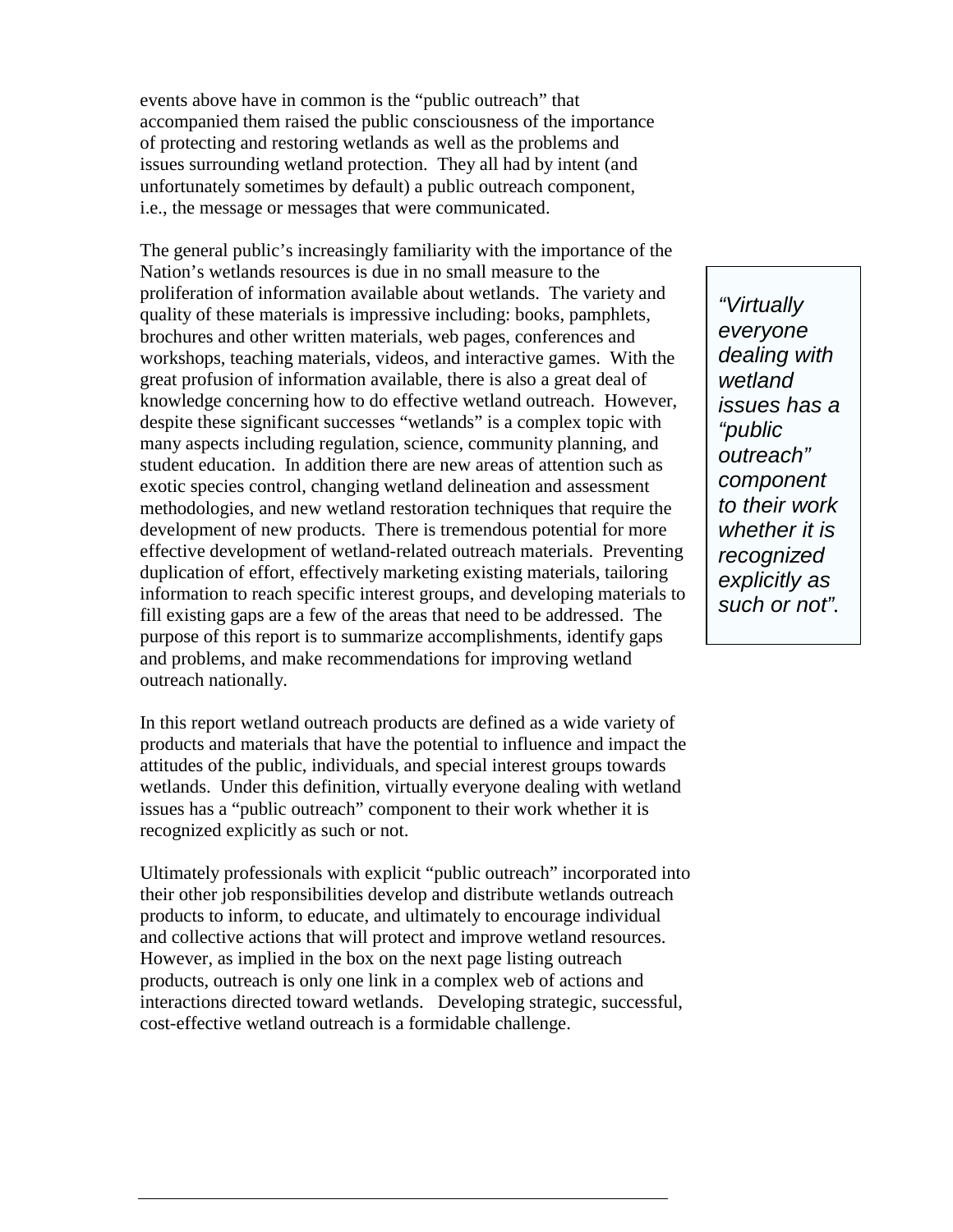### So what are wetland outreach products?

### **They include:**

- **Press releases announcing** new wetland-related initiatives
- ! Fact sheets about wetlands
- **F** Testimony before Congress
- ! Booklets, manuals, brochures
- ▶ Web sites and related pages
- ▶ Books
- Public Service Announcements on TV and Radio
- Notices in the Federal Register
- **Regulations**
- Speeches at conferences
- Interpretive displays
- $\triangleright$  Training manuals
- Slide shows
- School curricula (grade school through college)
	- ! Etc.

The topic of wetlands is very complicated and has many aspects. While the general public may believe that wetlands are important in a generic sense, it becomes a much more contentious matter when individuals, communities, interest groups, and elected officials must make decisions singly and collectively on how to address management of wetlands on a local level. Substantial misunderstandings and disagreements exist over the importance of individual wetlands as a natural resource. Sometimes the question of filling or draining or leaving a wetland in place has a very dramatic impact on individual pocketbooks. In a sense, if an individual has decided that destroying wetland resources and converting them to upland or deep water habitat is the preferred alternative, the battle to protect an individual wetland from destruction is already well on the way to being lost. However, continued destruction of wetlands can have enormous public costs in terms of increased flood losses, deteriorating water quality, declining species diversity, and other human health and safety/quality of life issues. It is very important for the public, interest groups, individuals, elected officials and others to have good information about what wetlands are, why they are important, the laws governing wetlands, and other related issues. Decisions about wetlands as well as other natural resources have the potential to impact our current and future physical and fiscal health. Good information is essential. This is the central role of wetland outreach-- empowering individuals with the information to make good decisions.

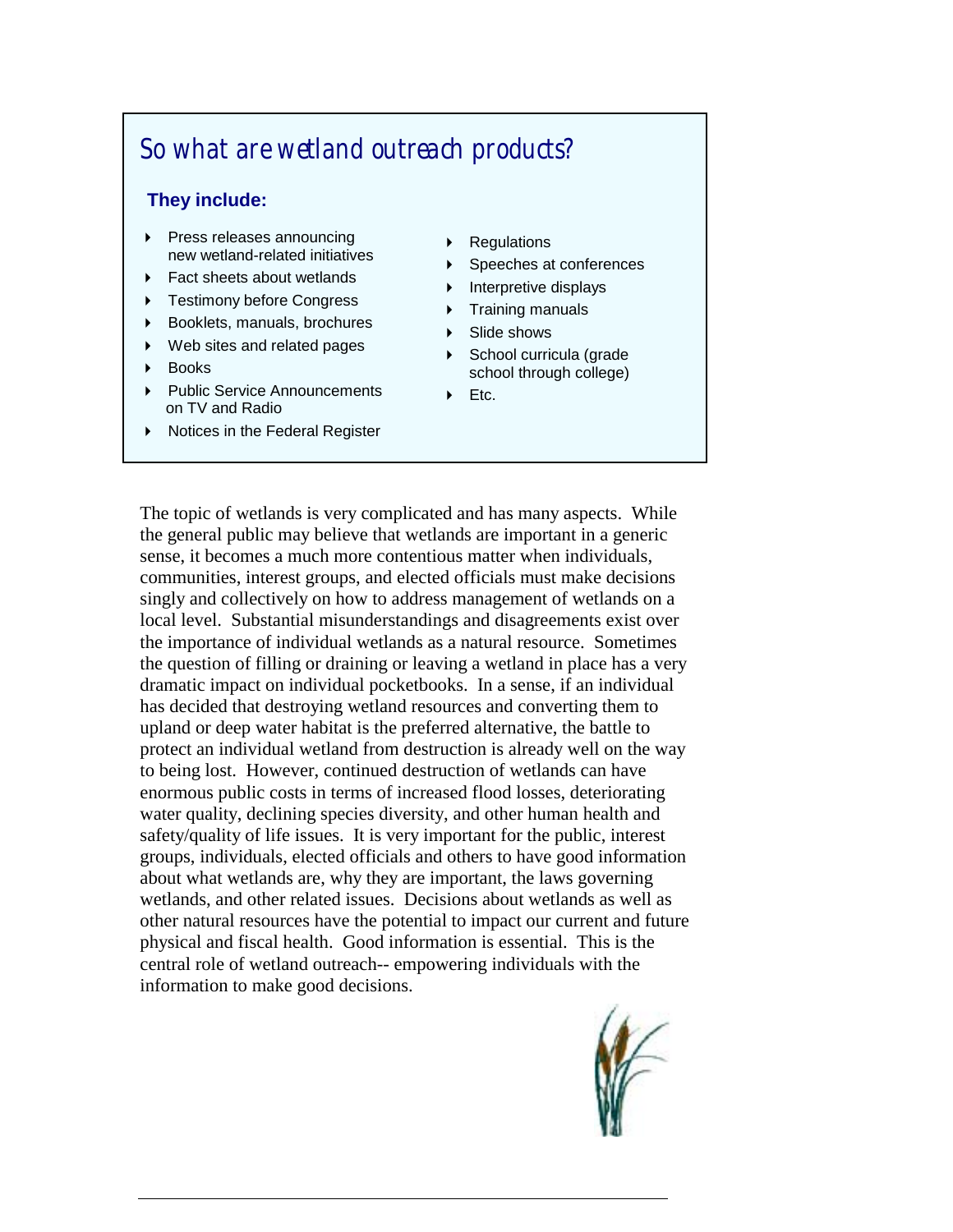# **Common Problems/Impediments to Effective Wetland Outreach (Why Outreach Fails**

Below are some of the common problems associated with developing good, effective outreach products:

### ! **One size fits all—audience, message, tools get scrambled**

Frequently wetland outreach products get broadened to address too many audiences and too many messages. The end result is that it doesn't achieve its intended purpose. Often without special tailoring, the audience that it was intended for doesn't realize that it was intended for them. The information becomes too generic or too technical to be useful for a particular audience or to communicate a specific message. There are many reasons that this happens and it varies from one organization and even one product to the other. Perhaps funding is limited and in an effort to do more with less, broader audiences and messages are incorporated; or perhaps legal concerns are raised with wording and the language becomes "bureaucratic" and inaccessible to the general reader. In other cases a lack of understanding of the intended audience, their concerns, and the language may be absent. Sometimes the person assigned the "outreach product" does not fully understand the issue(s) being addressed.

### ! **Double 'D's: Distribution and Duplication Delay Progress**

Everyone is limited by resources and "outreach" is generally considered an area where resources can be reduced when budgets get tightened. As a result, products may be developed, but lack the funding for broad distribution, i.e., printing, publicity and other duplication costs. This means that other groups developing the same or similar types of materials and messages start from scratch leading to duplication of the same effort over and over.

### ! **Lack of useful, understandable information**

There are areas where good information about wetlands is lacking: specifically understandable, accessible information about wetland regulatory programs, wetland science, community empowerment, and integrating wetlands into broader initiatives.

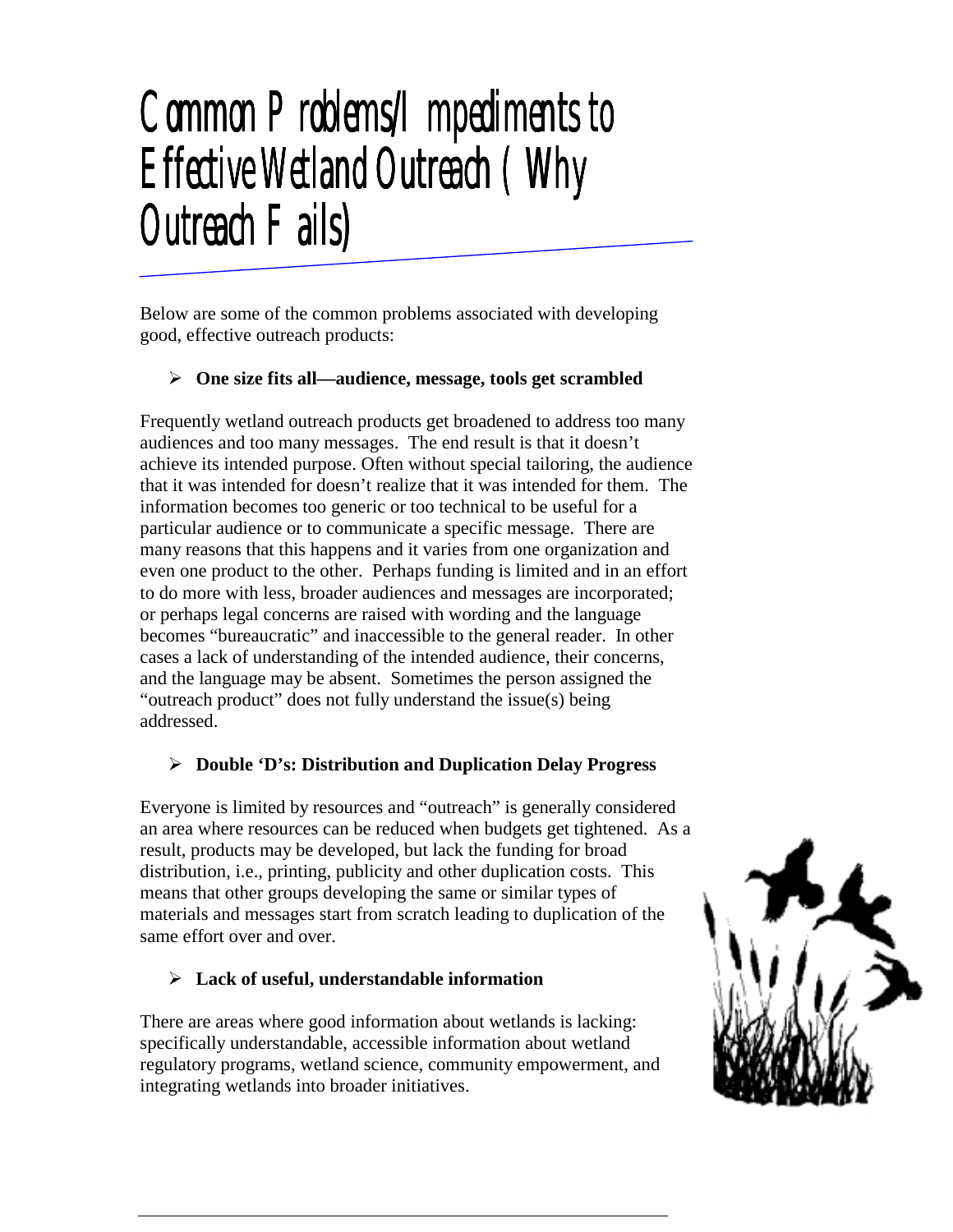### Addressing Wetland Outreach Coordination: The Wetland Alliance and Why It Stalled

In 1993 the National Wetland Alliance was formed to develop and broadly distribute information about wetlands. It was an outgrowth of a smaller targeted project in Maryland. In Maryland, the U.S. Environmental Protection Agency, Wetlands Division had worked closely with state agencies and nonprofit groups to develop a booklet " Private Landowner's Wetlands Assistance Guide." The document summarized the various voluntary wetland assistance programs available throughout the state that was supported by federal, state, and nonprofit organizations. Two one-day workshops were held with professionals working in the field and landowners to provide the opportunity for discussion on the programs as well as issues important to landowners related to wetlands. The National Wetland Alliance was formed to build on this and similar projects across the country. One of the goals initially was to encourage each state to take the Maryland booklet and adapt it to their state. This was done in Oregon, Texas, Arkansas, Michigan, Ohio, Kansas and Tennessee. A series of meetings of the "Wetland Alliance" was held in Washington, but eventually attendance at meetings and funding dropped off and the initiative floundered. In retrospect there were a couple of reasons. First, much of the interest within Washington was due to the high level of ongoing regulatory and legislative proposals addressing wetlands. When the pace of national wetland policy formulation slowed, interest and funding inside Washington dropped off as well. Secondly, Soil Conservation Service Chief, Paul Johnson, hosted a series of meetings on the same subject that for a time replaced the role of that alliance until that too came to an end.

### ! **It's not part of the project**

Too often wetland outreach may be an afterthought rather than a conscious component of a new policy or program initiative. Frequently "wetland outreach" may not be more than a press release, and perhaps a press conference conducted in conjunction with briefings before key officials and a handful of special interest groups. While this is commendable, it does not address the need to get information out to all of the effected and interested members of the public. Frequently, "outreach" may only be undertaken only after a problem communicating the intended message is identified. At this point, it is too little, too late.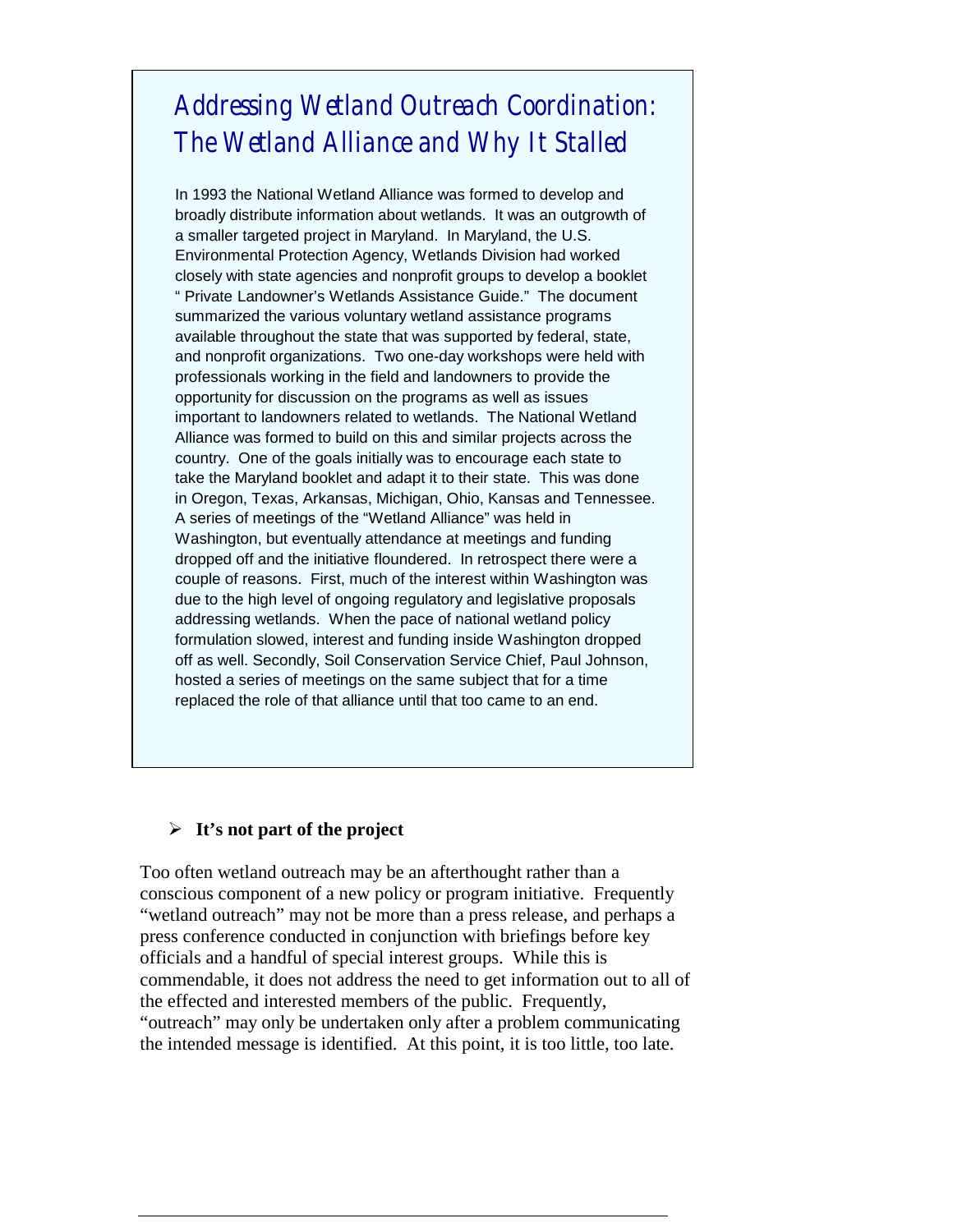### ! **Too little, too late, Someone else starts the story**

When working with the press, whoever gets their side into the media first, frequently wins.

In the early 1990's a handful of stories about wetland "folk heroes" emerged. These were individuals who had willfully and unlawfully destroyed wetlands and were prosecuted, found guilty, fined, and even jailed. Wetland professionals were amazed when the media characterized these individuals as underdogs hounded by an overzealous and uncaring bureaucracy.

In the same time frame EPA, Region 4 developed an outreach component as part of a case against a developer who had illegally altered wetlands and built homes on the location. The first stories in the press provided descriptions of unknowing homeowners whose newly purchased homes were flooded on a regular basis. The message relayed in this particular instance was that wetland regulations provided an important service to protect landowners.

Whoever gets their side of the story to the press first, is generally in a much better position to pitch an angle that will be taken up by the press and it is often difficult if not impossible to change the message later.

### ! **A picture is worth a thousand words**

There has been a consistent problem with the pictures used to illustrate wetlands. Look through any publication on wetlands and there are generally pictures of open freshwater and estuarine marshes, mangrove swamps, and cypress tress surrounded by water. There is lots of water, and rarely are the wetlands pictured that create the majority of the controversy—the drier end wetlands, those that are wet or saturated only for a few weeks of the year. The remainder of the year, these areas look very similar to upland. It is no wonder that the public is confused and dismayed by the areas that are regulated as wetlands.

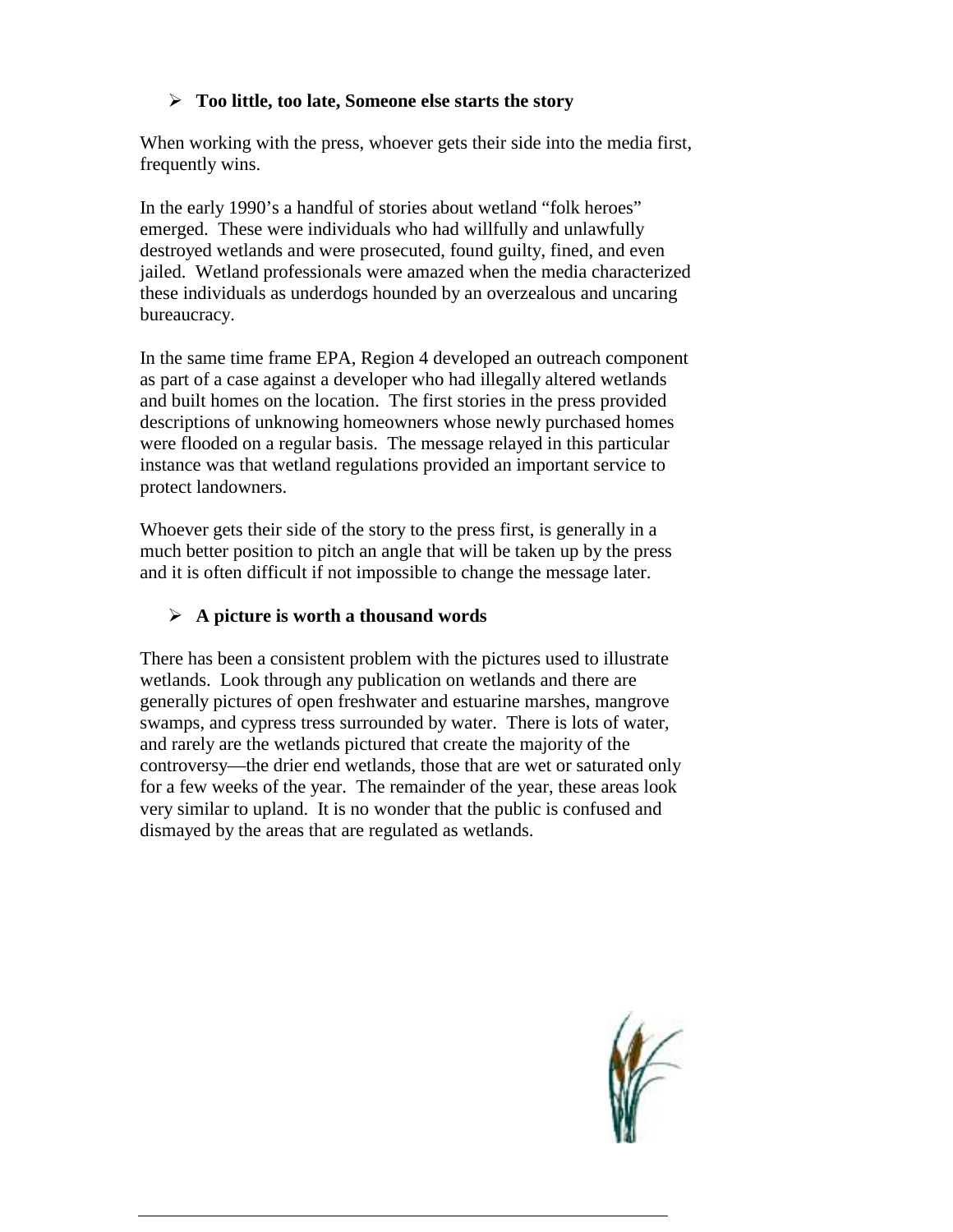# **Developing a Good Project: Getting 1 t Right From the Beginning**

Good outreach products are not easy to develop. Wetland outreach is roughly analogous to advertising done by the private sector. Businesses spend enormous amounts of money to identify and understand their audience, tailor their messages, identify appropriate media for reaching their audience, and then tries to encourage them to purchase specific products. Even when a great deal of expertise is directed to the project, it does not always elicit the desired behavior. Outreach activities are different but similar.

Informing the public about wetland issues, particularly for government agencies, is undertaken as part of the government's public service responsibilities to sell a product for profit. However, the process used to identify, develop, and distribute a message that will reach its intended audience has many similarities and, in fact, government agencies, not-for-profits and other organizations use much of the same media flyers, mailings, radio, and television—to share these messages. It is important to recognize the government is in fact competing with the advertising community, not to sell a product, but to get the public's attention and interest in order to inform them about issues, information, opportunities, and actions that may affect them and their community. Therefore, effective outreach requires quality products that are attractive, informative, and useful for their intended audience.

### ! **Identify and clarify the reason for undertaking an outreach product.**

What is the purpose and goal of an outreach initiative? Is it to communicate information about a new program or policy? provide guidance about available sources of funding for wetlands restoration? inform community leaders about the economic benefits of maintaining wetlands and water resources in the community? Be specific. Some projects may start out with a very broad objective at the beginning—for example, an outreach project may begin with the goal of protecting water quality through wetlands restoration. In this case it may be necessary to identify an important audience that has the ability to effect local land use decisions. The project needs to be focused. It is also important for everyone who will be involved in developing and approving the outreach product to have a similar understanding of the purpose and goals of the product, and to support the effort.

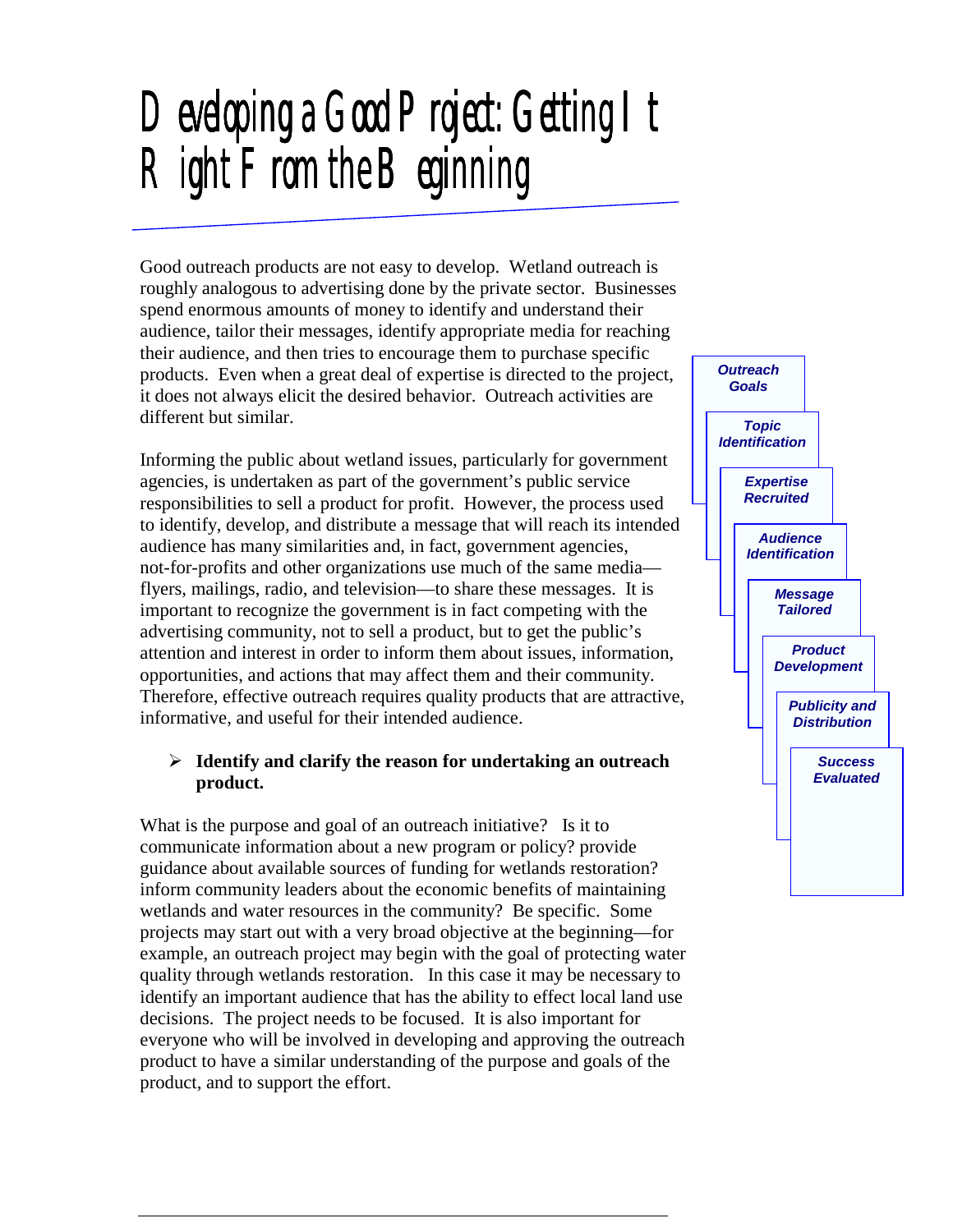### ! **Look for, existing materials on the topic.**

The issue of duplication can be addressed at the beginning. Check around to determine if there is existing outreach materials dealing with this topic. Existing materials can be useful for a number of reasons:

- $\bullet$  It may be possible to distribute the existing product
- ♦ It may be possible to update and redirect an existing product (with appropriate approvals) for a somewhat different audience or message
- $\bullet$  The organization that undertook the initial product may have information and expertise on audience, message, tools, etc. They may have insights on ways that the original product could be improved to be more effective.

For example, there has been a proliferation of educational materials for grade school children about wetlands. It is worth identifying existing materials, learning which ones are used by teachers, etc. It is also important to recognize impediments to getting curriculum into the classroom. For example, many states have gone to standardized competency testing and it may be hard to get topics that aren't part of the standardized tests included in the curriculum. Be sure as well that the product is actually what is needed. For example excellent grade school education materials may already be developed, but what is really needed is training with teachers so that they can learn how to incorporate materials into their existing school curriculum.

### ! **Gather the appropriate expertise.**

Increasingly interdisciplinary teams are recommended for all types of wetlands and other natural resource activities. For example, one wetland professional who does wetland restoration work in the Nebraska Rainwater Basin will not conduct a site visit to begin planning a wetland restoration unless he has the landowner, a biologist and an engineer included in the meeting. It will require the cooperation and understanding of these three areas of expertise to develop a successful project. The same interdisciplinary approach is needed for wetland outreach. If an outreach strategy for a new regulation is underway, individuals with expertise on the regulation, intended audience, and the development of outreach products are needed. The specific combination of expertise will vary from project to project, but think carefully and creatively about the kinds of professional competency that will contribute to a successful product.

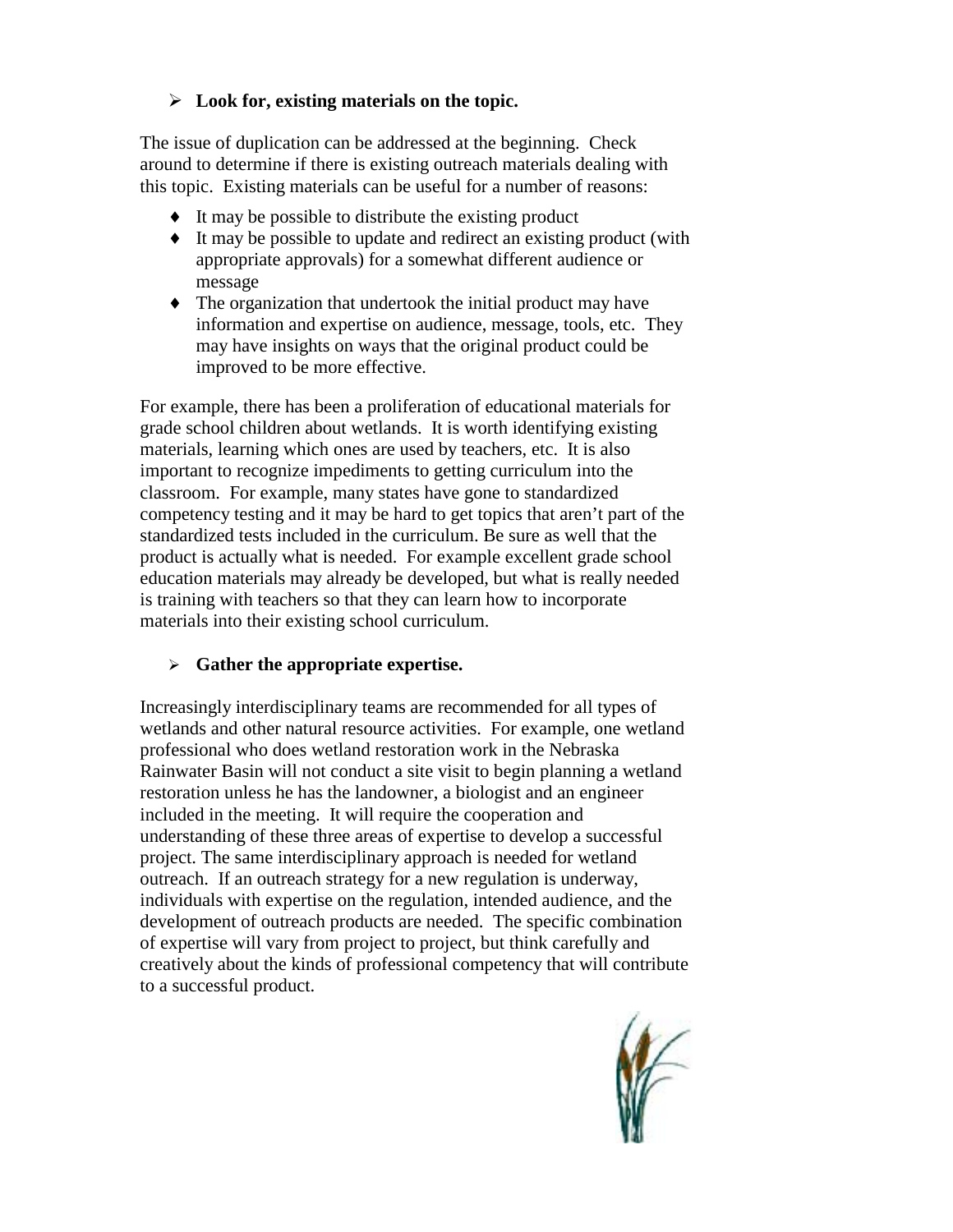### ! **Take time to understand the targeted audience.**

A reason that many outreach products fail to communicate compellingly to an intended audience is a lack of understanding of the perspective, the language, and the concerns of the audience. This includes ignorance of what a particular audience is interested in learning about. Why should floodplain managers, community planners, tribal elders, or elected county officials want to know *anything* about wetlands? Would each of these groups be interested in the topic for the same reason? If their interests are different what are the differences? Floodplain managers are interested in reducing flood losses, while a community planner might have greater interest in open space. An elected official or tribal elder might be interested in reducing future costs of drinking and/or wastewater treatment.

### ! **Tailoring the message is essential.**

Wetland professionals understand wetlands from the viewpoint of their interest in wetlands. However, professionals should not make the mistake of assuming others will look at the world with the same set of priorities. An audience might and probably will have a completely different set of priorities and concerns. For example local elected government officials may or may not be concerned how wetlands are managed as a separate resource in their community. However, they are probably very concerned about issues such as open space and greenways, source water protection, water quality improvement, flood loss reduction, economic development, and quality of life in their community. They are likely to overlook or discount information about wetlands unless communicated in the context of their concerns.

It is also important to consider whether the audience is or should be explicitly identified. A municipal official is more likely to pick up and read a document directed specifically to "municipal officials" in the title. However, *county* officials may overlook information directed to *municipal* officials—even if it is equally relevant to them. A tribal official might find the information irrelevant to the unique conditions that exist on tribal lands. On the other hand, a product directed to "local officials" might be overlooked by all groups. It is important to understand who will and who will not be reached through a single product, as well as the unintended messages that can be sent. The decision on how targeted to make a particular product is not an easy one.

### ! **Select an effective communication mechanism.**

There are advantages to trying to identify a specific audience, particularly when moving to the next step: Selecting the appropriate communication tool, be it brochures, websites, newsletters, radio, etc. Specific groups

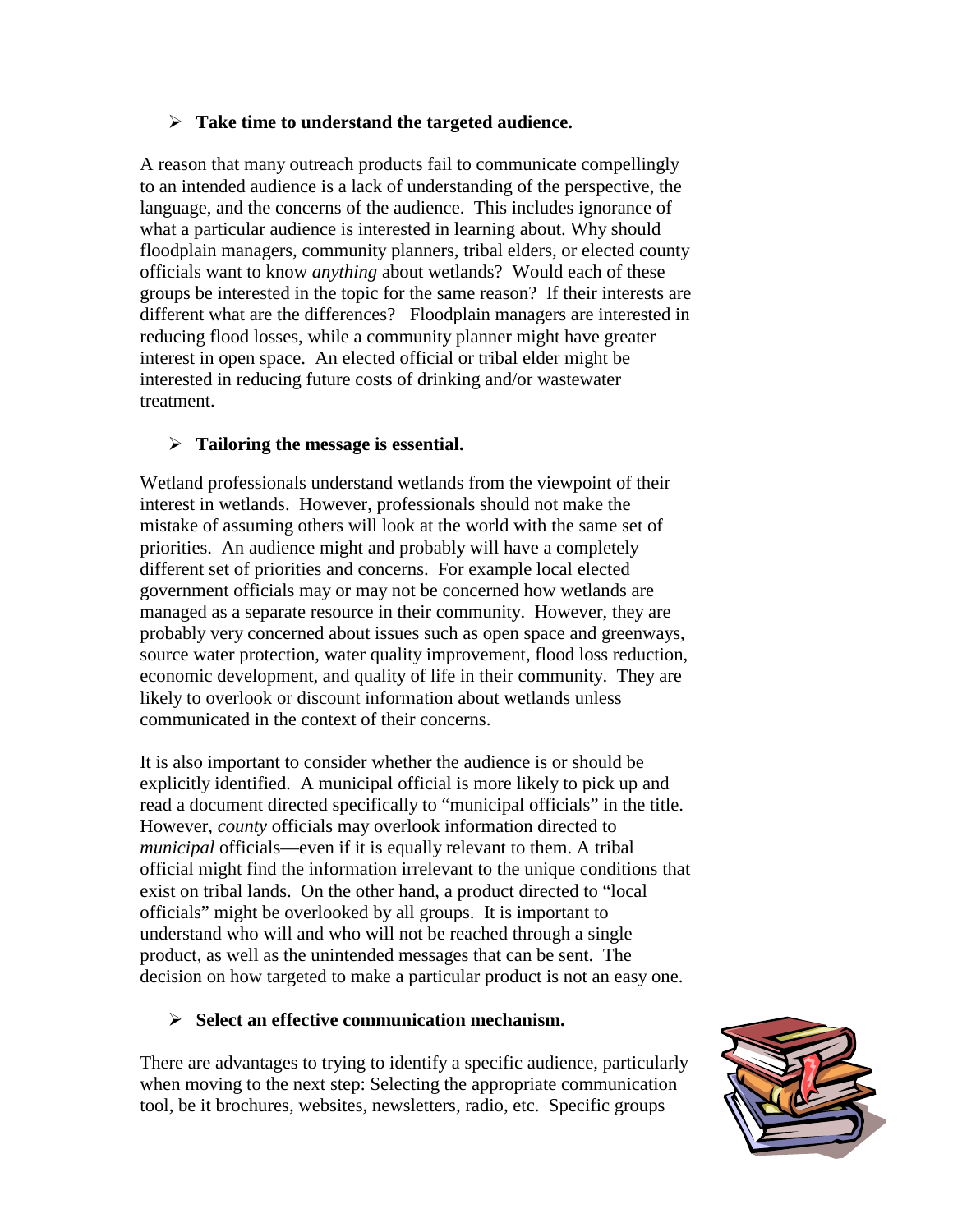have different methods of communicating. Years ago the State of Wisconsin looked into how to ensure that the general public was informed about water regulations, including wetlands. They developed general information brochures and distributed them to the public, but were not satisfied with the results. The state hired the agriculture journalism school to advise them on how to communicate effectively. The resulting analysis stated that trying to reach the general public through brochures and activities such as a booth at the State Fair each year were a waste of time. The report looked at where the citizens of Wisconsin went to get information about regulations and the answer was that citizens looked to local officials to provide this information, in particular, the town clerk. As a result the Wisconsin Department of Natural Resources redirected their efforts to insure that town clerks and other local officials had up to date information about water and wetland regulations. In another instance the Yukon Basin Commission (Commission) asked the far flung tribal community how to best communicate with tribal officials concerning wetland and water resource issues. The Commission was told that the tribal representatives did not have time to meet on these topics with all the other competing responsibilities and that radio would be the most effective mechanism. That was done and it has been an effective tool.

The point is, each interest group or audience already may have some kind of infrastructure for communication in place. It is important to select a mechanism that is already used commonly by the targeted group.

Each form of outreach--television, radio, written, internet, etc.--has its pros and cons. The first step is to determine where the intended audience goes for information, whether it's publications, local meetings or the internet. The next step is to select a mechanism that is appropriate to the kind of information being presented. For example, television is very attractive from the standpoint that it has the potential to reach a very large portion of the population. But by necessity most news and information on TV is in sound bytes. It is not an effective mechanism for sharing complicated ideas. Written publications can be very detailed, but lengthy, technical information is generally only of interest to an audience that has already decided that it needs the information.

### ! **Publicity and distribution.**

A great product is not successful unless it reaches its intended audience and is used by them. A publication sitting in a warehouse or a dynamite brochure lacking the financing for reproduction and distribution is not going to make a difference. Publicity and distribution should be incorporated into the development of public outreach products from the beginning. Nowadays reproduction of brochures and publications can be handled in part by posting them on the web as PDF files. However, publicity—getting the audience to go to the site to look for the information is still needed.

*"Publicity and distribution should be incorporated into the development of public outreach products from the beginning."*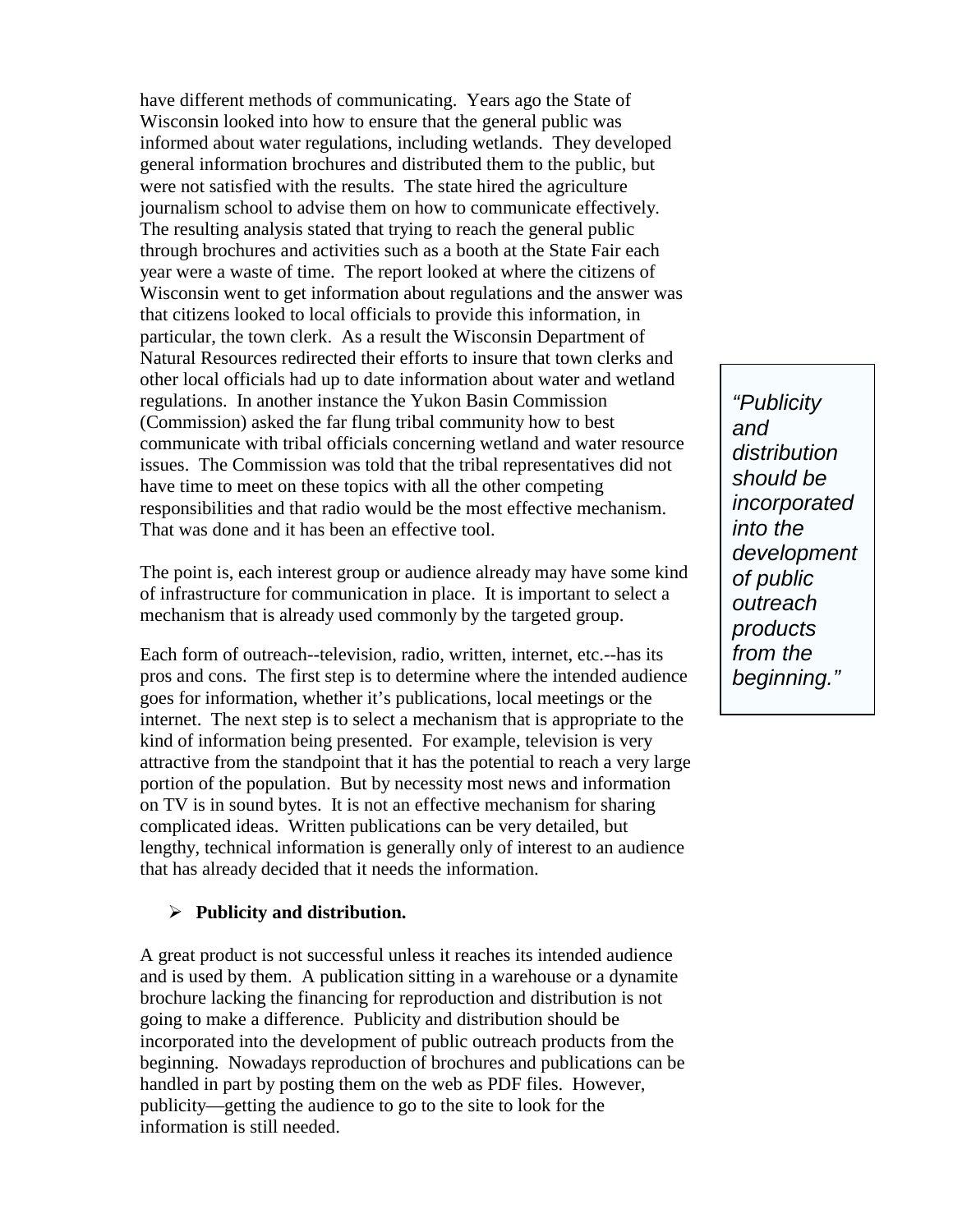### A Tiered Approach

One of the benefits of word processing and desktop publishing is that there is now the potential to develop a series of related products and update them instantly. For example, a series on wetlands and water quality could include a wide range of information materials:

- ♦ A press release publicizing information available on the website
- ♦ A beginners guide to wetlands and water quality
- ♦ A list of Frequently Asked Questions (FAQ's) about wetlands and water quality
- ♦ A short, general brochure about the importance of wetlands for water quality
- ♦ Tips, Techniques, and Guidelines for developing wetland water quality standards
- ♦ A literature review of scientific research linking wetlands to water quality
- ♦ An analysis of current wetland water quality standards used by state and local governments
- ♦ A powerpoint presentation about wetlands and water quality
- ♦ A resource guide—places to go to get additional information
- ♦ An on-line discussion group
- ♦ A day-by-day or week-by-week diary of the steps undertaken by a state to develop wetland water quality standards

This information can be put on the web in html or PDF formats for viewing and downloading. A series of different outreach materials can be developed using the same or similar information to reach different audiences. The web provides a unique opportunity to develop multiple outreach materials on the same topic because resources can be put into development and instant updating of the project rather than the cost of publication.

### ! **Measuring Success.**

Ideally, after a product is distributed to the intended audience, there should be some followup to assess the success of the product. There are not easy, straightforward methods for measuring the success of wetland outreach efforts and this is frequently overlooked. One method is contacting members of the intended audience who received the product for their reaction is one method. For example, have teachers incorporated wetlands into their curriculum? has a community developed a plan for dealing with wetland management issues? is a landowner managing the wetlands on his or her land differently than in the past? Measuring success provides the opportunity to improve on future outreach efforts.

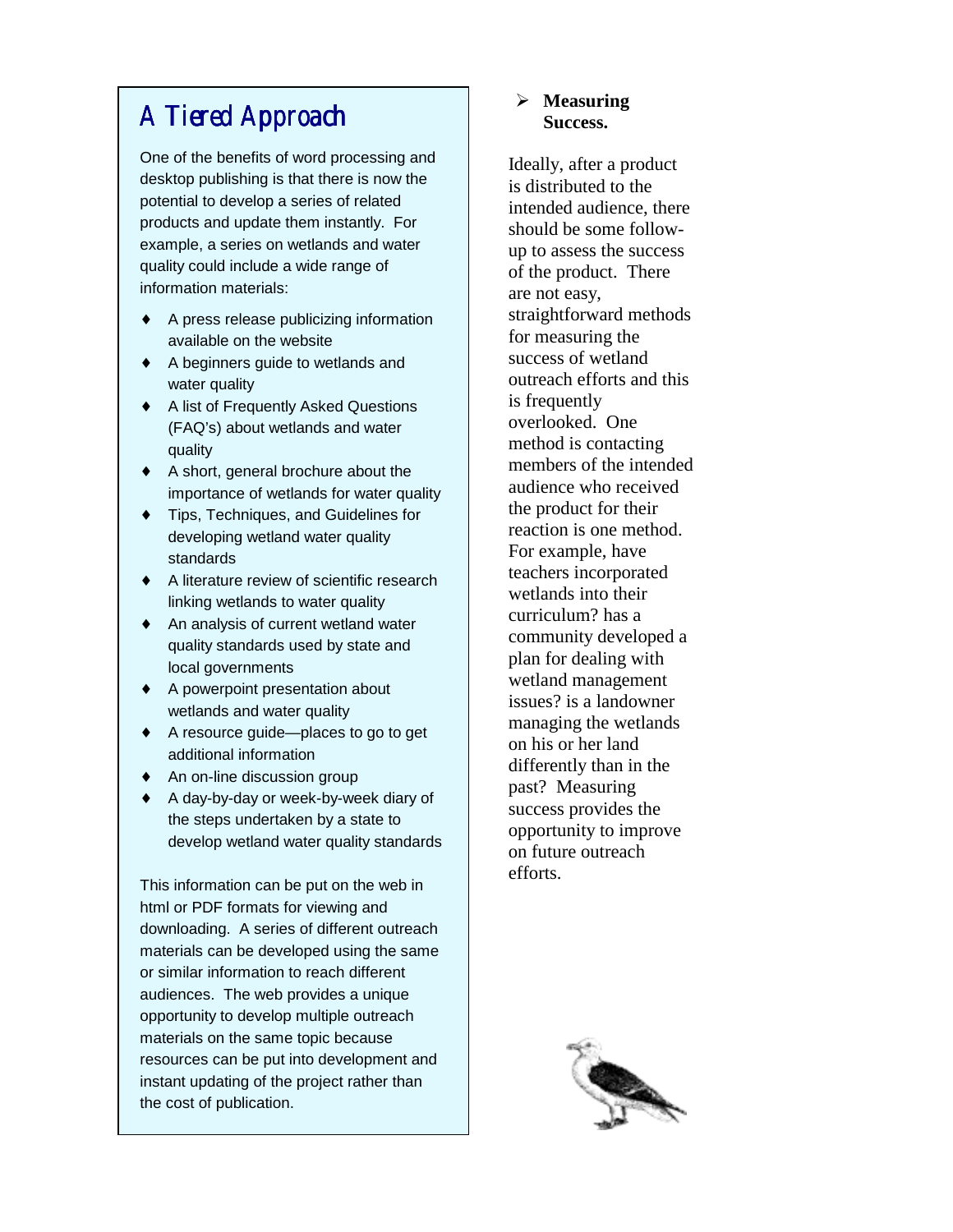(This page intentionally left blank.)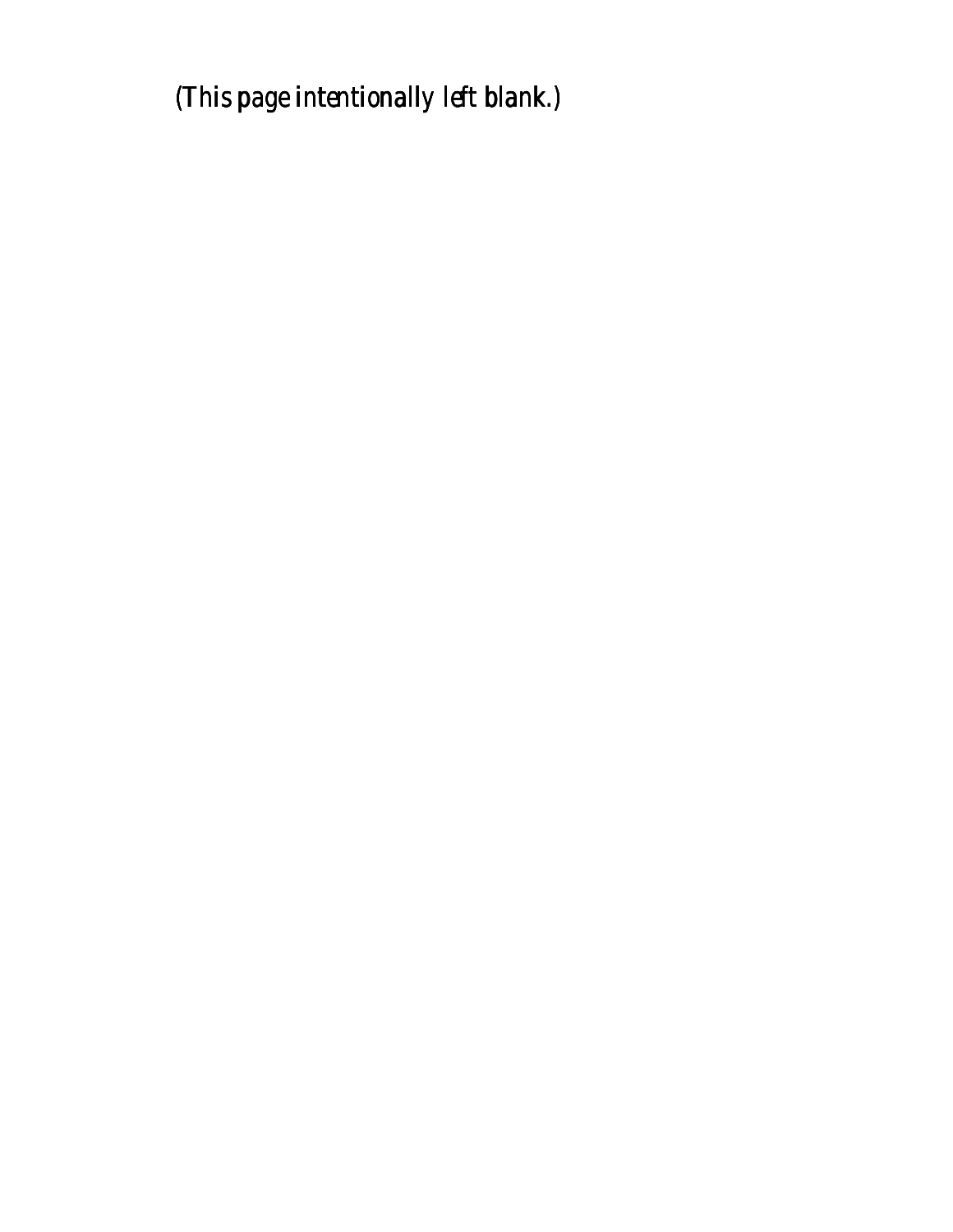# **Information Gaps In Wetland Outreach**

In 1978 when an interagency task force published "Our Nation's Wetlands" coordinated by the Council on Environmental Quality, there were few national publications inventorying the values and functions of wetlands. Ten years later "Protecting American's Wetlands: A National Agenda: The Final Report of the National Wetland Policy Forum" articulated a series of recommendations for taking action to protect, manage, and restore wetlands on a national basis. It represented the consensus of a wide variety of interest groups brought together by the U.S. Environmental Protection Agency through the Conservation Foundation. It included, for the first time, the goal of no overall loss of the Nation's wetlands. George Bush, Sr. endorsed this goal in speeches just prior to his election as President of the United States in 1988 and many government agencies, non-profit organizations, interest groups, and industries responded with varying degrees of enthusiasm to this call to action. One consequence is that in the years following, the diversity and quality of the information available on wetlands has increased exponentially. However, there are specific areas where more information and improved accessibility of information to the public and specific interest groups continues to need attention.

### Special Topic: Wetland Regulation

Wetland regulation is a challenging topic and many audiences- individuals, companies, developers, states, tribes, and local governments- -are directly impacted by wetland regulations. However, updated, factual, understandable information continues to be needed. This is due to a number of reasons: complex issues, frequently changing policies and regulations, multiple jurisdictions, etc. In the past, the majority of available resources have been directed to the work of developing changes in policy and regulations with less emphasis on interpreting and explaining these changes to the various audiences impacted.

The lack of information leads to a number of problems: landowners are uncertain what a wetland is and/or if the regulations apply to his or her land. The regulations themselves are complex and hard to understand. Often there is not visible local enforcement presence (particularly in states that do not have state or local wetland programs). Finally, wetland regulations have been characterized by members of the regulated community as counterproductive to a landowner's autonomy regarding land use decisions and private property rights. In contrast, the benefits wetlands provide to private landowners and the public have not been consistently communicated.

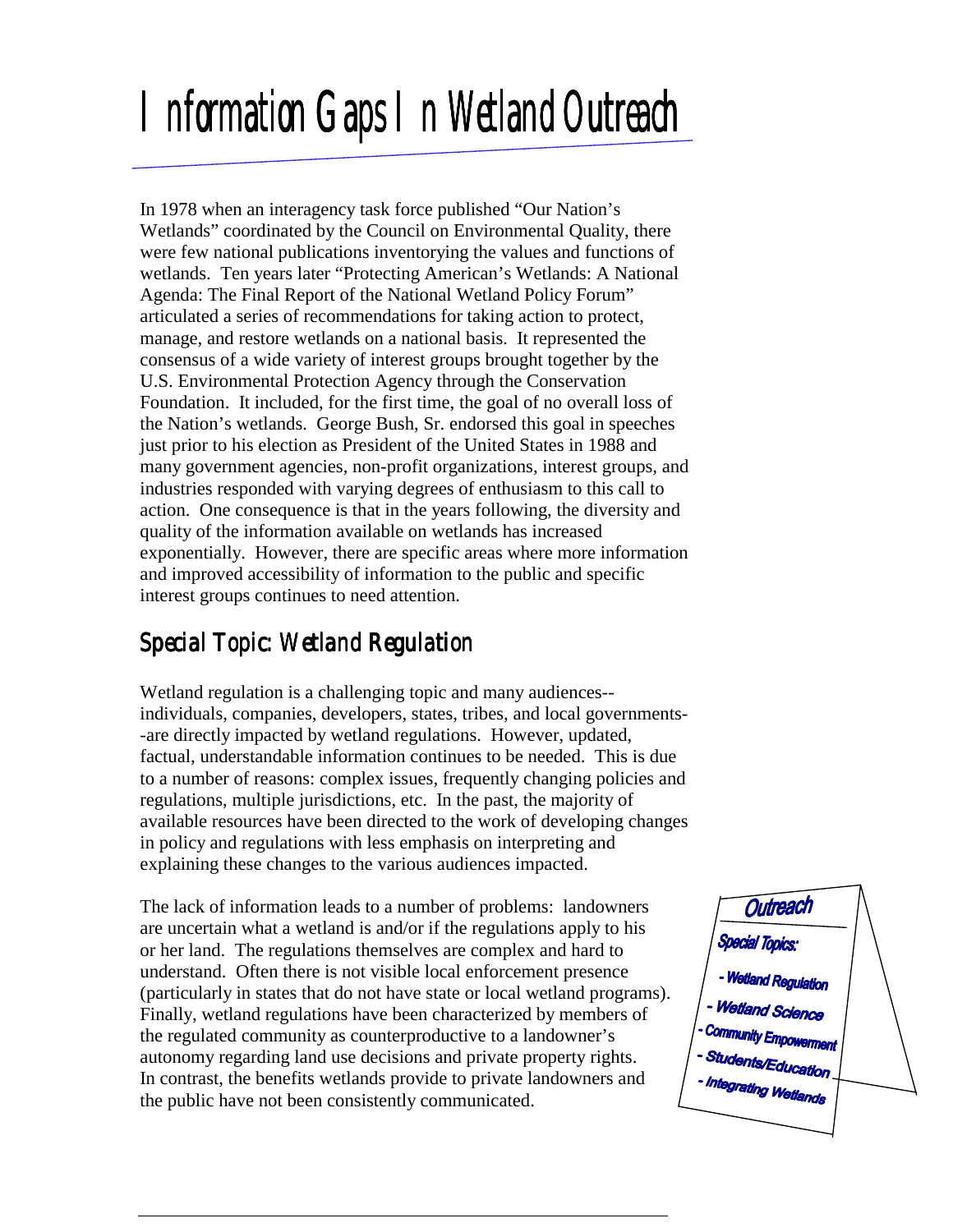Even the most basic information is lacking and badly needed. For example, in the spring of 2000 the U.S. Army Corps of Engineers (Corps) and U.S. Environmental Protection Agency replaced Nationwide 26 of the nationwide permits with five new nationwides and a number of other changes. However, the only information explaining the changes that the Corps was able to provide was a generic press release and a 126-page preamble and rule change published in the Federal Register. One was too general, the other far too detailed for most audiences.

Better community products such as printed materials, power point presentations and web sites can be developed explaining the existing law and permitting process. In addition there are a number of actions that can be taken on the state and local level to make the existing wetland regulations understandable and to integrate wetland protection into community planning. Wetlands can be integrated into broader tribal, state, and local community planning efforts such as natural stream restoration, source water protection, and watershed planning.

Communicating wetland regulations is a responsibility that should be undertaken by many interested parties including federal, tribal, state, and local government, not-for-profits, and other organizations. This is in part because the combination of federal, tribal, state, and local regulations changes from state to state, tribe to tribe, and sometimes from county to county or town to town.

Activities that local governments can undertake might include providing information on existing 1) requirements to disclose the existence of wetland during land sales, 2) development of greenways, covenants to protect existing wetlands, and 3) implementation of community wetland ordinances. Wetland interpretive sites can be included in community parks to protect wetlands and communicate their importance.

Local not-for-profit organizations can hold educational meetings about wetland regulations as well as their importance in the community. Local land trusts can identify wetlands as a priority for future land purchases.

### Special Topic: Wetland Science

Wetlands are important for a variety of reasons. They provide ecological and social benefits. These include protecting and improving water quality, reducing flood peaks, supporting wildlife diversity, and so on. However, there needs to be better and more accessible information on the values and functions of wetlands as well as other science related issues such as wetland restoration, wetland delineation, evaluating wetland quality and so on.

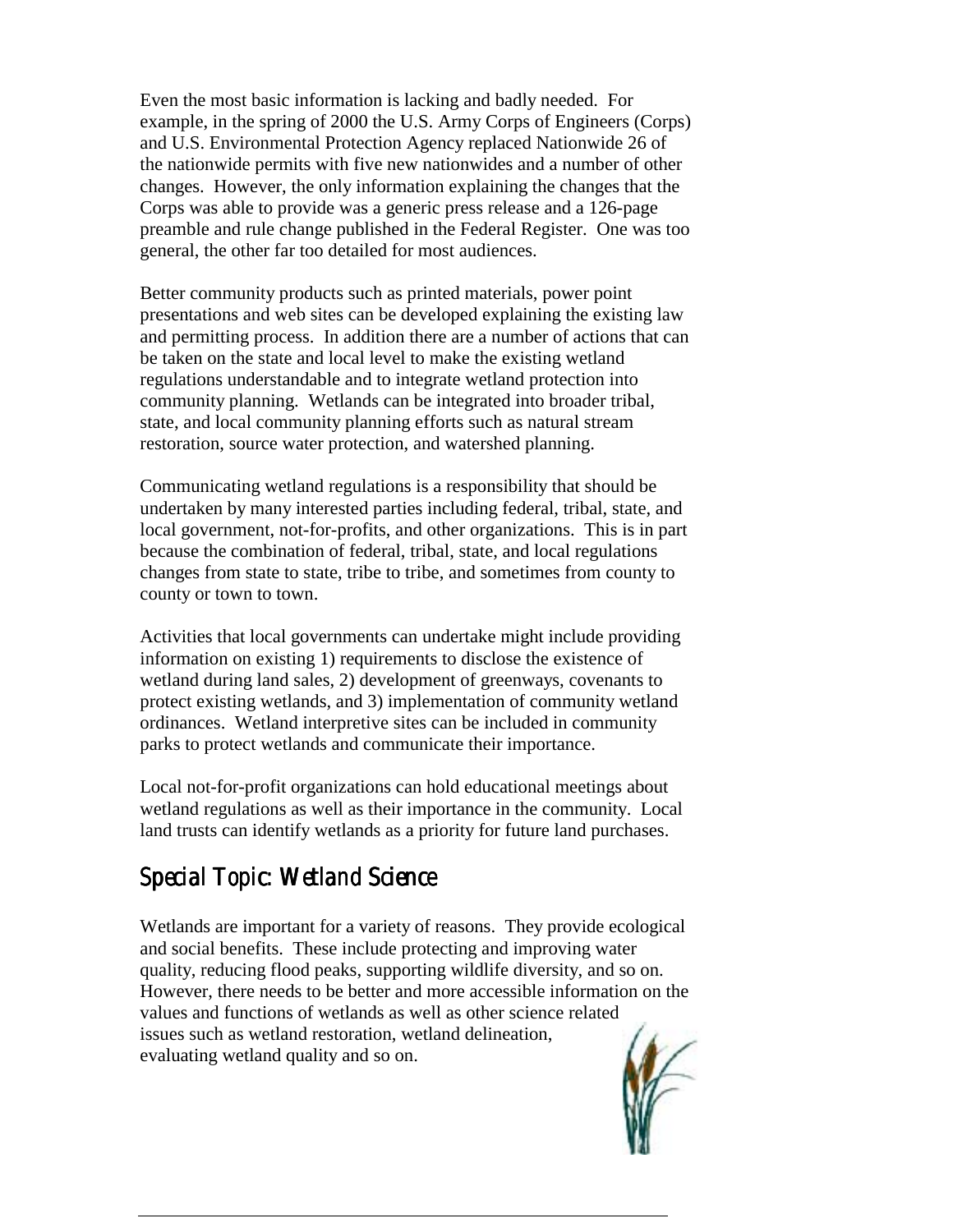### **Internet Opportunities**

The introduction of the world-wide-web and other products of the information age is rapidly expanding the opportunities for outreach. According to Computer Industry Almanac by the end of 1999 the U.S. led Internet users worldwide with over 110 million users at the end of 1999 and almost half the U.S. population was on the Internet by the end of 2000 (this includes home, education, and work-related use). An enormous challenge is to identify and successfully utilize the communication opportunities available. This is not easy. New Internet and telecommunication tools are becoming available all the time. In addition there are other information age tools besides the Internet that provide new opportunities for communication such as real time video links. However, unlike other communication medias such as radio, television, and newspaper, it is important to remember that, 1) the Internet is not universally available, 2) that certain audiences will not have access to the Internet, and 3) only certain audiences will have an interest in looking up specific wetland information.

Websites can be sources of information including text, pictures, videos, and training courses. They can serve as points of distribution for brochures, pamphlets, booklets, manuals, powerpoint presentations and other products that can be downloaded and put into other formats such as publications and slide shows. Web sites can also be portals to a multitude of other related sites or links. List-serves, e-mail distribution lists and other tools can provide opportunities for rapid information distribution and communication.

It is important to remember that the Internet is only one of many tools and it has its pitfalls. There is a huge amount of information on the Internet, much of it not well organized, time consuming to view, and difficult to find. Web searches for information still turn up improbable and often irrelevant results. Many web sites are deep and complex and it is easy to overlook important information. There is so much information available—some search engines include over 30 million documents online--that most individuals are suffering from general information overload (much of it not useful).

Another consequence of the increase in Internet use is that there are fewer human, face-to-face interactions than just a few years ago. Previous studies have demonstrated that 80% of communication is nonverbal—meaning that nuances of voice, expression, and body posture. This is largely lost on the web. Another important point to consider is that the Internet is a relatively new technology and there will be enormous differences in how different age groups and interest groups use the Internet. Senior citizens, baby boomers, generation X, and young adults as well as different socio-economic groups will use the Internet differently.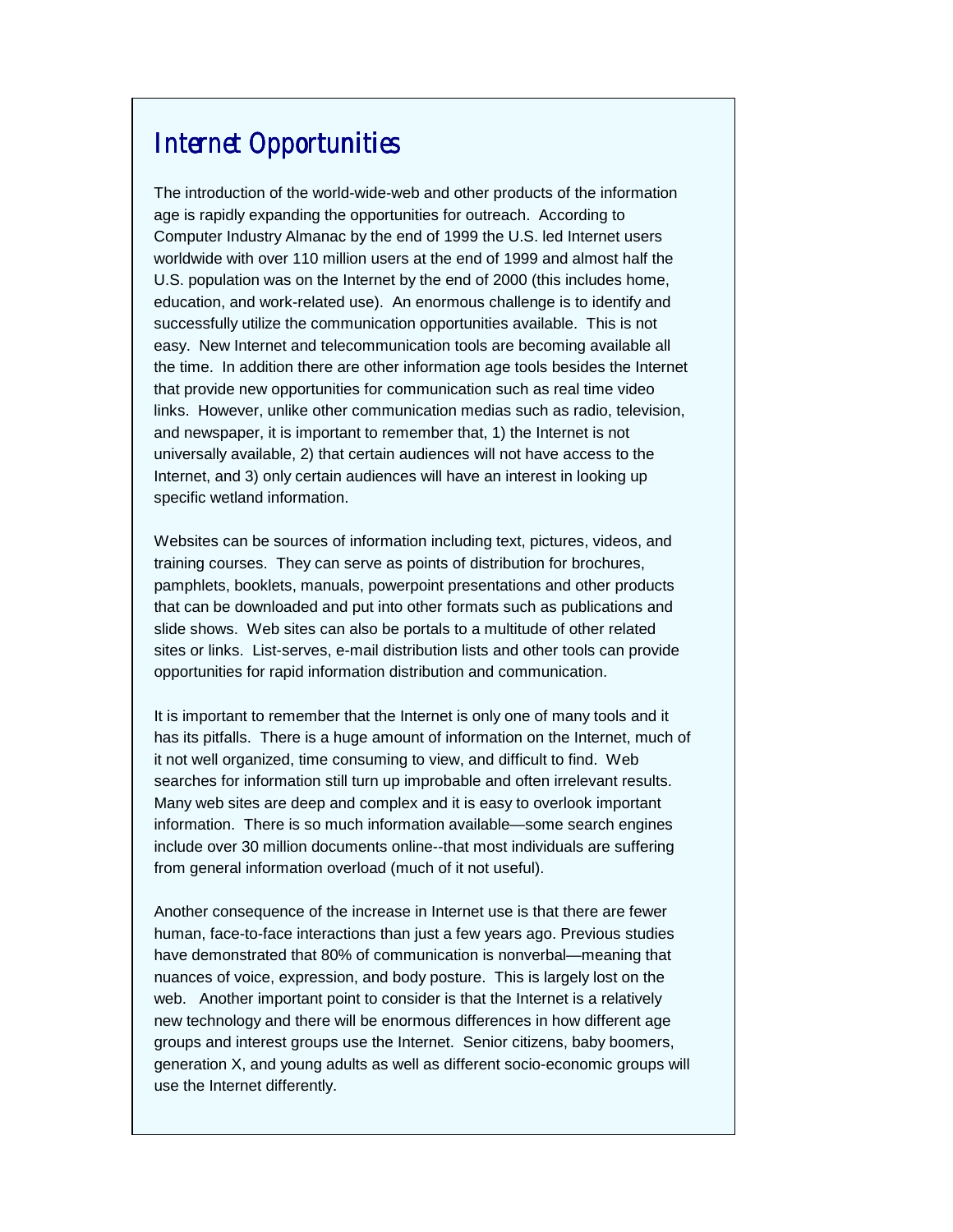Scientists tend to distill complex concepts into specific and highly technical terminology. This is very useful in discussing and moving the science forward. Progress in science is possible in part because of the precision and accuracy in language. However, this highly specialized terminology also makes it increasingly inaccessible and incomprehensible to the general public as well as to other scientists and professionals from other disciplines if they are unfamiliar with the nomenclature. There is an unmet need to take wetland scientific concepts and terms and translate them back into common language.

Basic information about wetland delineation, wetland classification systems such as hydrogeomorphic methodologies, wetland hydrology, soils and plants as well as concrete information about how wetland functions and values benefit landowners, communities, and the general public continue to be needed.

### Special Topic: Community Empowerment

Many wetland professionals agree that high quality, balanced wetlands protection, enhancement, restoration, and management ultimately occurs on the local level.

Community information about wetlands exists. There are a number of products that have been developed directed to the community level. Two examples from the U.S. Environmental Protection Agency, Chesapeake Bay Program are "Protecting Wetlands, Tools for Local Governments in the Chesapeake Bay Region" and "Protecting Wetlands II, Technical and Financial Assistance Programs for Local Governments in the Chesapeake Bay Region." Wetland protection ordinances occur on websites and the Environmental Law Institute published "Our National Wetland Heritage, A Protection Guide" first in 1983 and more recently in 1996 with an updated second edition. However there are 3,066 counties in the United States and much of this information never makes it to the local level. Community leaders in general are not likely to take on wetlands as a single specific issue. They are more likely to consider wetlands as part of larger concerns: developable land, source water protection, stormwater regulations, and sources of funding. Some existing materials may need to be re-examined and revised, and then tailored and distributed to better assist community leaders. New materials are needed.

The issue of community outreach and community empowerment highlight the need to integrate wetland outreach with broader water and land resource objectives as well as national, tribal, state, and local wetland policy and programs. What services are offered by national and state agencies to local communities to help them with managing wetland resources? What authorities, regulatory or otherwise can be delegated to allow local communities a meaningful role in wetlands management? Some communities are interested in having more control and autonomy

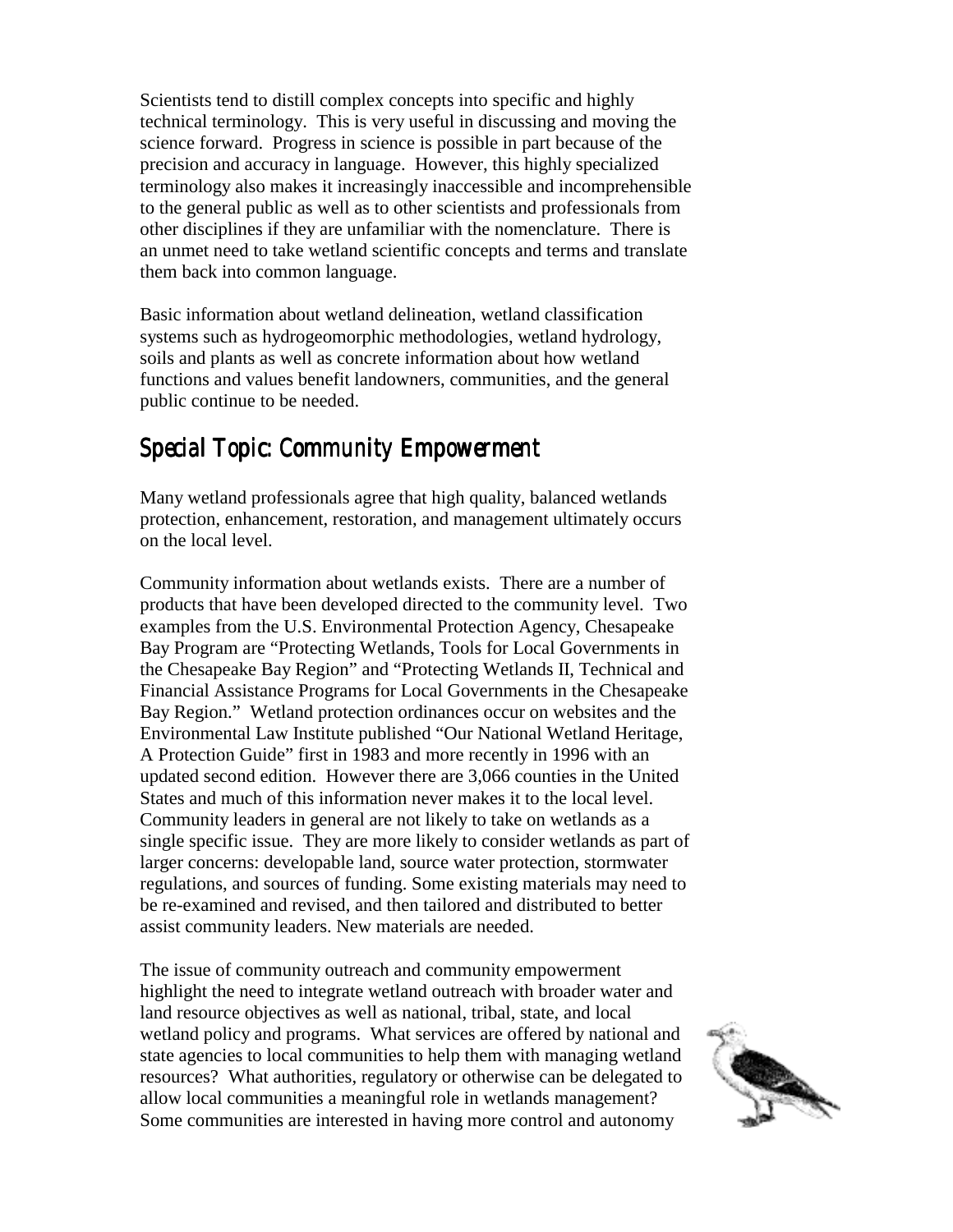over wetland resources. In Connecticut for example, local government boards determine which state wetland permits to authorize and which ones to modify or deny. Are there resources available to provide communities with the knowledge and tools to take action?

### Special Topic: Students/Education

Perhaps the greatest increase in the publication and proliferation of high quality wetlands outreach materials had been in the arena of information, curriculum, web pages, electronic games, and a variety of other materials available to teach grade school and high school students about wetlands. This includes publications such as "WOW! The Wonder of Wetlands" and "Project Wet" from The Watercourse; "Unlocking the Secrets of America's Wetlands" from Terrene Institute; and "The Young Scientist's Introduction to Wetlands" by the U.S. Army Corps of Engineers.

While extensive time and effort has gone into developing materials; distribution, in-service training and various methods for getting wetlands into school curriculums still need to be explored. It is important to note that simply because these materials exist, it is not necessarily easy to get them incorporated into the classroom. Teachers deal with many competing priorities for students time. In addition, in some communities teachers may be criticized for appearing to be advocates for wetland protection. It is important to be sensitive to the realities of the classroom and adapt a variety of strategies for encouraging incorporation of wetlands issues into curriculum that is responsive to the diversity of state and local approaches to education throughout the country.

### Special Topic: Integrating Wetlands Into Broader **Initiatives**

While the previous topics have dealt with providing information about wetlands to various parts of the public, another area that needs attention and a partnership between wetland and outreach professionals is integrating wetlands into landscape activities such as source water protection, water quality improvement, stream restoration, watershed management, flood loss reduction and other initiatives that require integration across various technical disciplines.

Often professionals in other areas of science, natural resources regulation, landscape ecology, and hazards reduction do not have information available to help them understand how they can help each other simultaneously achieve the goals of their respective areas of natural resource management. Wetlands are part of a much larger landscape that includes diverse biology, hydrology, and topography. What happens to wetlands impacts the ability of other disciplines achieve their respective

*"Simply because these materials exist, it is not necessarily easy to get them incorporated into the classroom."*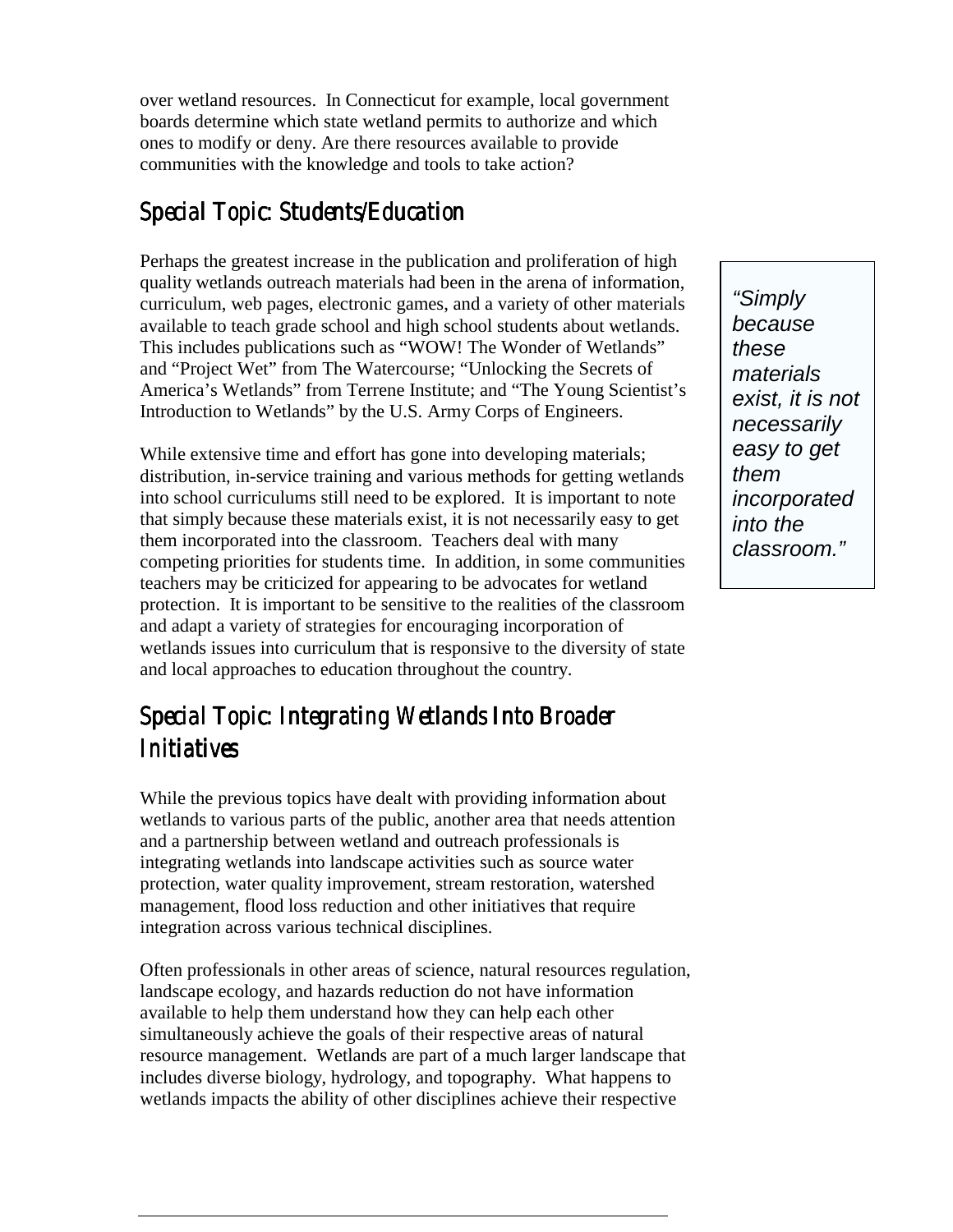goals. In fact, often wetland loss and degradation can have negative although currently unquantified impacts on broader resource initiatives.

Potential areas to explore are:

- $\bullet$  Surface water quality and wetlands
- ♦ Watersheds and wetlands
- $\bullet$  Wildlife and wetlands
- ♦ Source water and wetlands
- $\leftarrow$  Eco-tourism and wetlands
- $\leftarrow$  Recreation and wetlands
- $\bullet$  Stream and wetlands restoration
- $\bullet$  Flood loss reduction and wetlands
- Dam removal and wetlands

### Special Topic: Developing Partnerships that Work – Distribution and Coordination

There are many groups—government agencies at the national, tribal, state and local level, nonprofit organizations, civic organizations, educators and academia, churches, businesses, and individuals—who have a common interest in getting good information out about wetlands. In many areas there is duplication of effort. In one respect, this is good. There needs to be a lot of information out and available in many shapes and forms. However, it is clear from the discussion above that high quality products have a number of steps and costs associated with them. A systemic problem is the underfunding of these efforts, so while one aspect of a project may be superior i.e., a very good publication, the project organizers may lack the resources for duplication and distribution. Given the limited resources available, there is tremendous potential to make wetland outreach resources go much farther through better coordination and greater distribution either of products that already exist, revisions to existing products, or products that will be developed in the future.

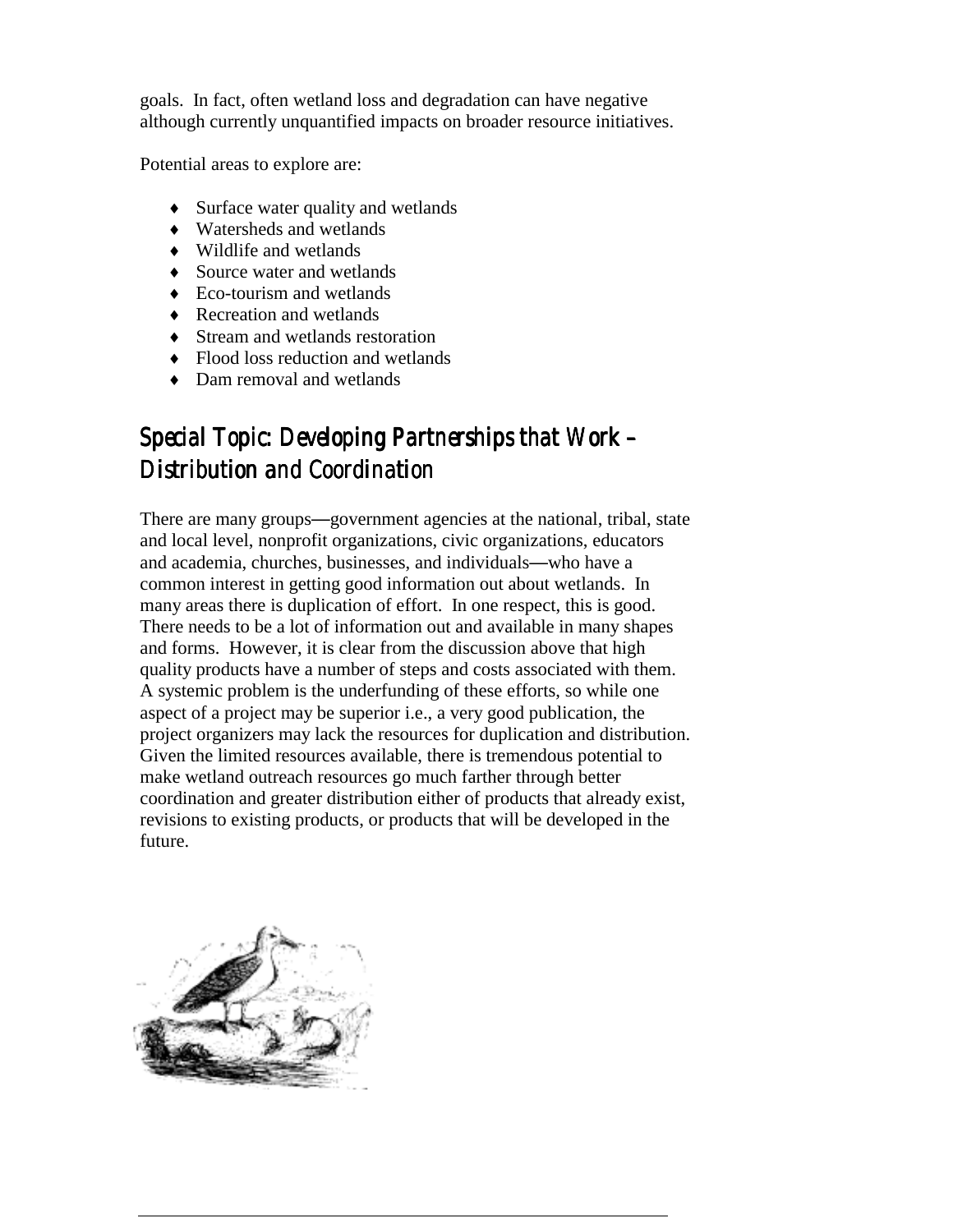# **Next Steps/Recommendations for I** mproving Wetland Outreach

The following steps are recommended for consideration by wetland outreach professionals. The purpose of the recommendations is to improve the quality and accessibility of information about wetlands provided to the public so that they can make decisions and take actions with the best information available. The recommendations below are intended to improve wetland outreach efforts both nationally and locally.

### ! **Inventory of existing products**

Develop an inventory of existing outreach products indexed by category, audience, and source. Information on the cost and a short write-up about the materials would be useful. The inventory would include all types of products including videos, publications, Internet sites, etc.

### ! **Clearinghouse of existing materials**

Based in part on the bibliography develop a web clearinghouse of wetland outreach materials. This website could include links to the appropriate sources, a list-serve for wetland outreach questions, and a list of organizations that undertake or fund wetland outreach.

### ! **EPA and regional coordination of outreach efforts**

The U.S. Environmental Protection Agency has outreach staff associated with the wetlands staff in each Region as well as Washington, DC. A starting point for developing coordination of outreach activities on a national basis is for the EPA offices to develop an integrated plan for developing and distributing wetland outreach products.

### ! **Broader coordination efforts**

Coordination has the potential to expand beyond EPA offices. There are outreach professionals dealing with wetlands at tribal, state, and local government levels, within not-for-profit organizations, and within business organizations as well. A re-consideration of the Wetland Alliance concept may be necessary including folks from around the country rather than primarily within the Washington area. Communicating through a list serve, or other mechanisms is a possibility.

! **Include a strategy for filling gaps: Wetland Regulation, Science, and Community Empowerment** 

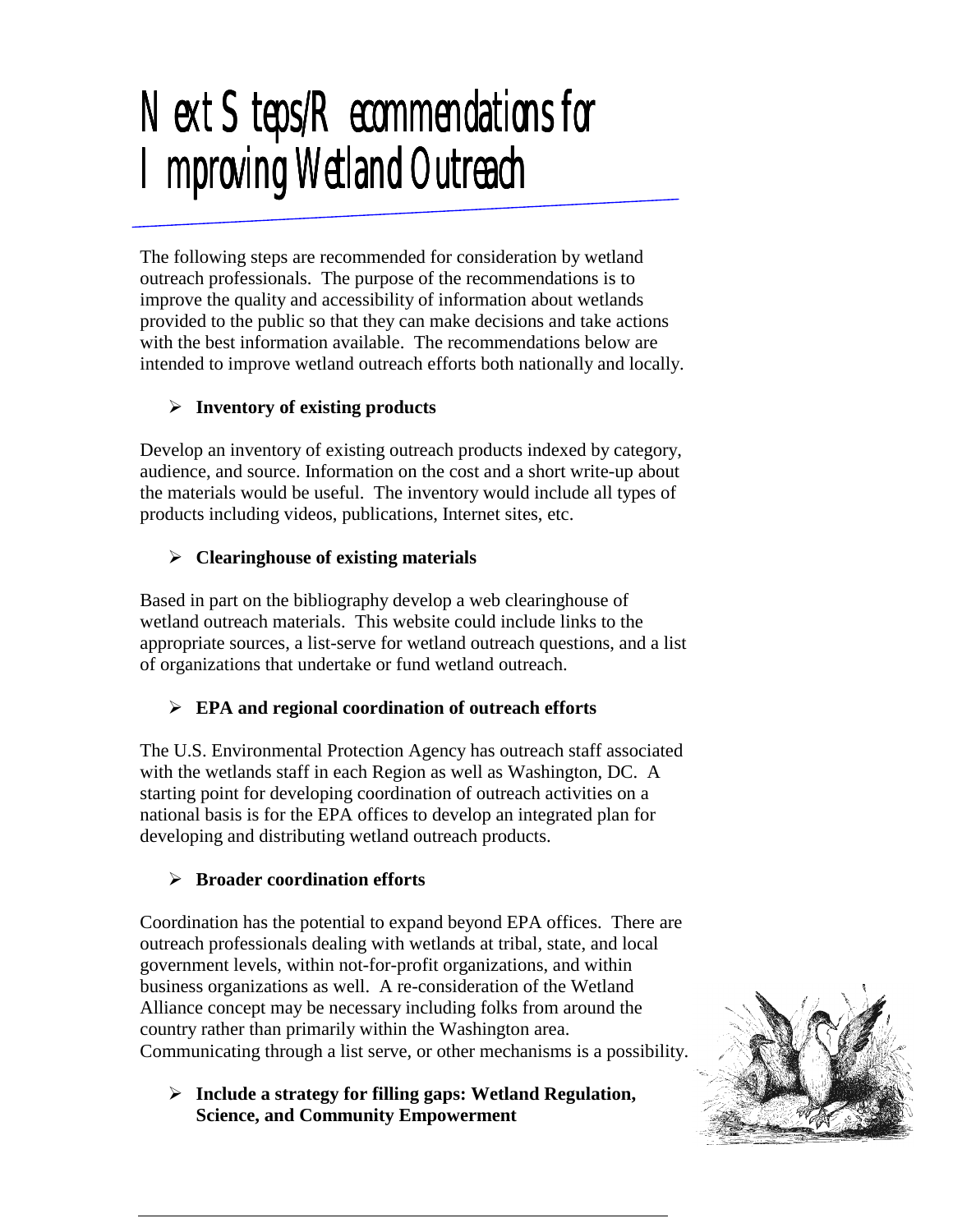In this report areas were identified where additional wetland related outreach products are needed. Part of the emphasis of a wetland outreach strategy is to re-examine these areas to determine whether or not there are products and publications that have been overlooked and to work collectively to identify, develop, and distribute information to fill these gaps.

### ! **Develop information/expertise about: audience, message, tools**

Currently each wetland outreach professional starting a new product must also develop expertise about the audience, how to communicate a message to that audience effectively, and select the most appropriate tool for delivering the information. Consolidating, distributing and/or somehow sharing expertise on how to reach various target audiences effectively will help reduce the cost of developing individual products.

### ! **Provide a more diverse portrayal of wetlands that are regulated and important in this country**

In pictures, videos and other visual presentations of wetlands, all wetlands need to be represented, not just wetlands with standing water in them year round. "Drier end" wetlands during their dry and wet phases need to be included consistently.

### ! **Make outreach a priority in delivering programs**

Effective outreach should be an equal partner in the development of programs, policy, etc. How to communicate information about wetlands should be considered much earlier in the program and policy development process. This can be done a number of ways. For example, professionals who will be tasked with effectively communicating new programs, policy, science, etc., need to be included from the early stages of policy and program development so public outreach products may be clearly identified from the beginning as part of the overall package and roll out.

### ! **Provide for more personal interactions in a technology overload world**

While computers and telecommunications enhance the potential for the broad scale availability of information, many of these mechanisms, web pages, e-mails, etc., lack the rich complexity of human interaction and communications. Outreach strategies should emphasize opportunities for people to interact and not rely on computers and machines to communicate important messages. The opportunity to meet face to face, to talk informally, and to ask questions and share experiences will remain one of the most effective ways to "get the message out." It should continue to be an important part of overall wetland outreach strategies.

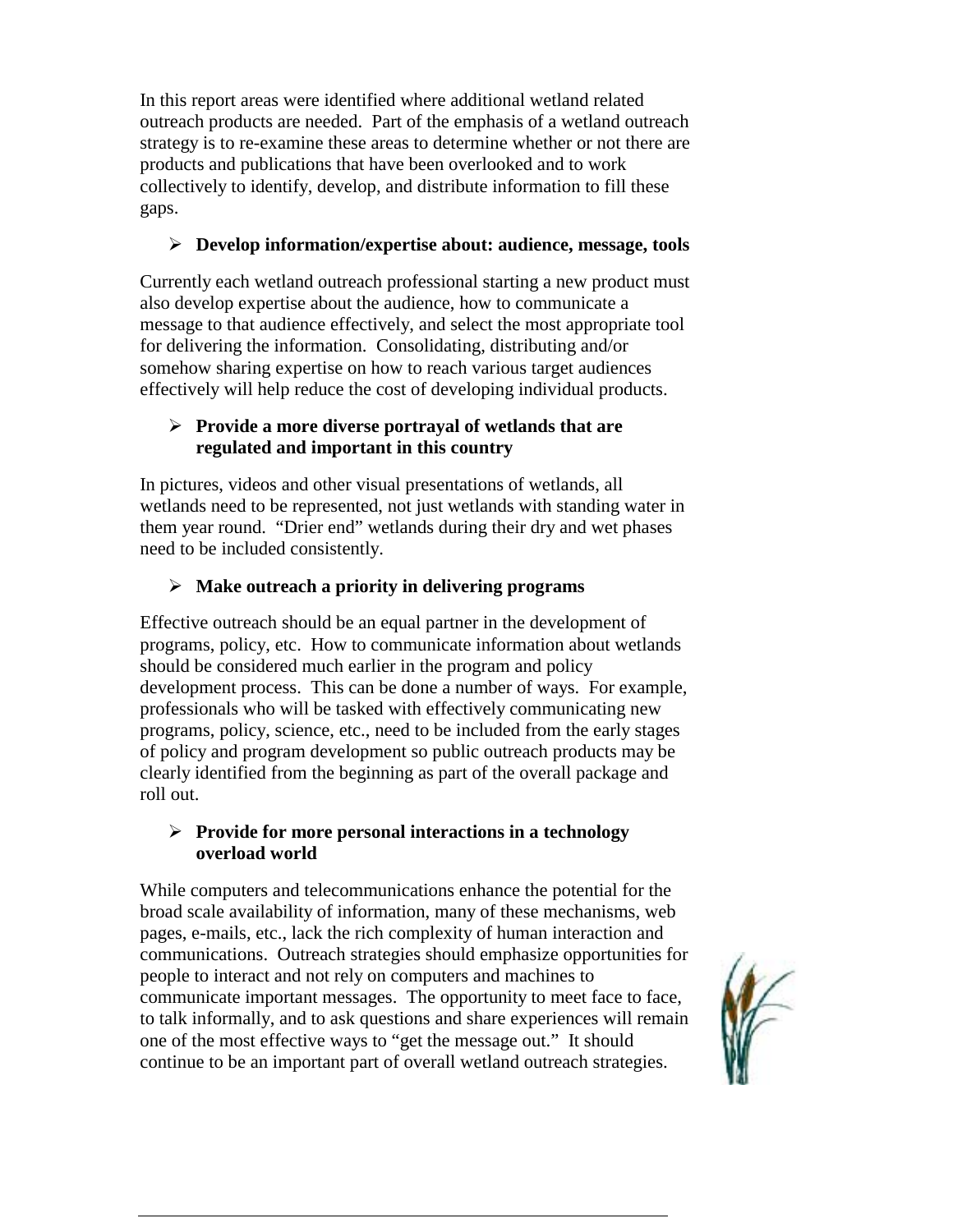# **Appendix A: A: Weiland Outreach Products By Topic**

Listed below are ideas for wetlands outreach products by topic area.

### Wetland Regulations

- 1. Revised model state wetland statute.
- 2. Revised local wetland ordinance or ordinances.
- 3. A guide for simplified wetland assessment procedures that can work with regulations.
- 4. A guide for creation and use of mitigation banks.
- 5. "How to" guides for restoration and for monitoring including definitions of restoration.
- 6. A guide concerning legal issues and how agencies at all levels of government can avoid "takings" and other legal problems.

### Tax Incentives

- 1. A guide concerning real estate tax incentives for wetland protection.
- 2. A guide for estate and income tax incentives for wetland protection.

### Restoration, Creation, Enhancement

- 1. "How to" guidance documents and training for specific types of wetlands.
- 2. Guidance documents for use of mitigation banks.
- 3. Detailed guides concerning the use of constructed wetlands for stormwater.
- 4. Guidance materials and training addressing natural channel design for streams

### Integrating Wetlands With Broader Water Resources Management

- 1. Guidance materials and training on integration of wetlands into stormwater.
- 2. Guidance materials and training on integration of wetlands into source water protection.
- 3. Guidance materials and training on integration of wetlands into, floodplain management.
- 4. Guidance materials and training on integration of wetlands into nonpoint source pollution control.
- 5. Guidance materials and training on integration of wetlands into tribal, state, and local comprehensive watershed management.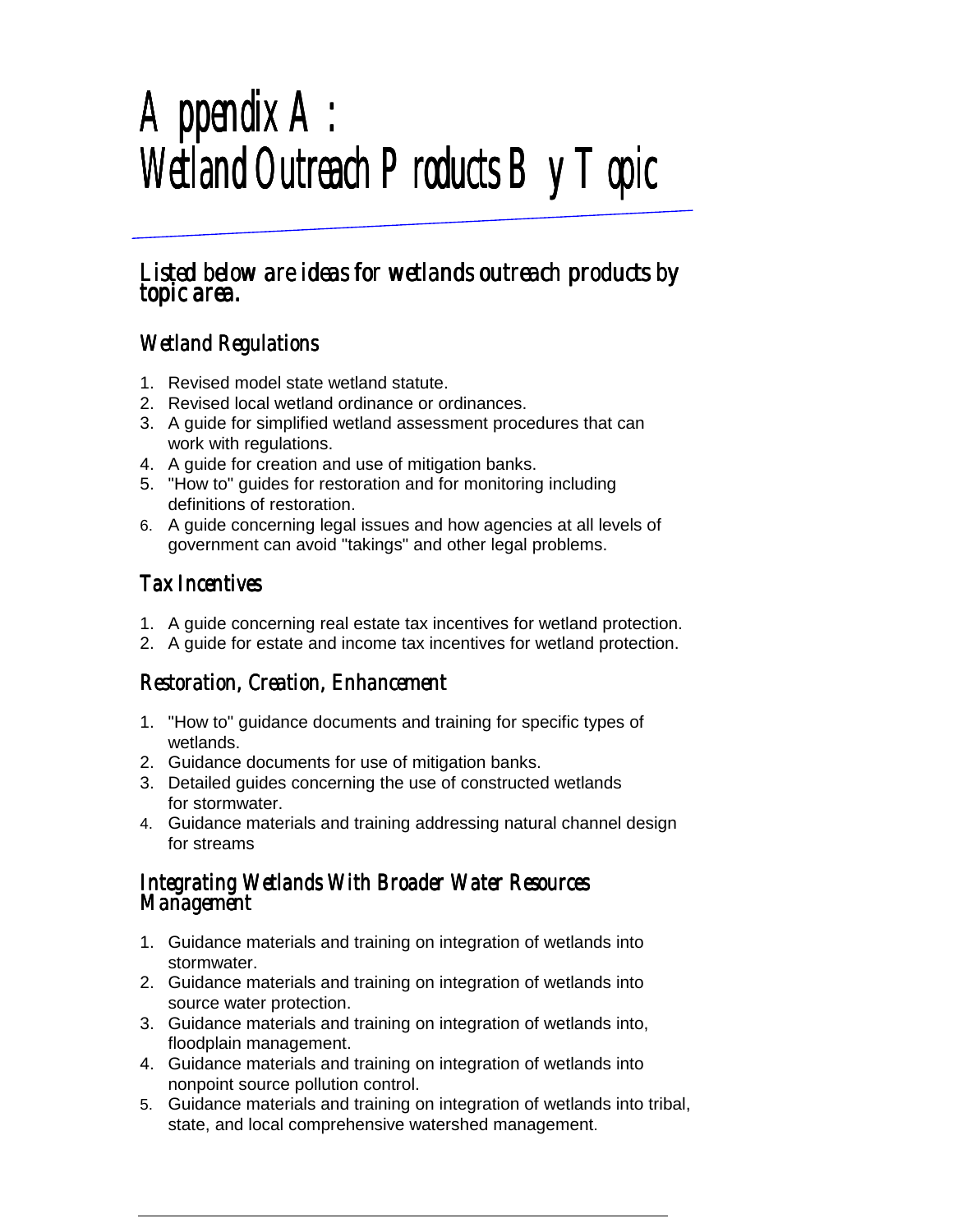### **General Public Information**

- 1. A landowner guide/video for restoration, protection, and creation.
- 2. A guide providing up to date dollars and cents estimates of wetland values.
- 3. A not-for-profit and land trust guide for wetland restoration.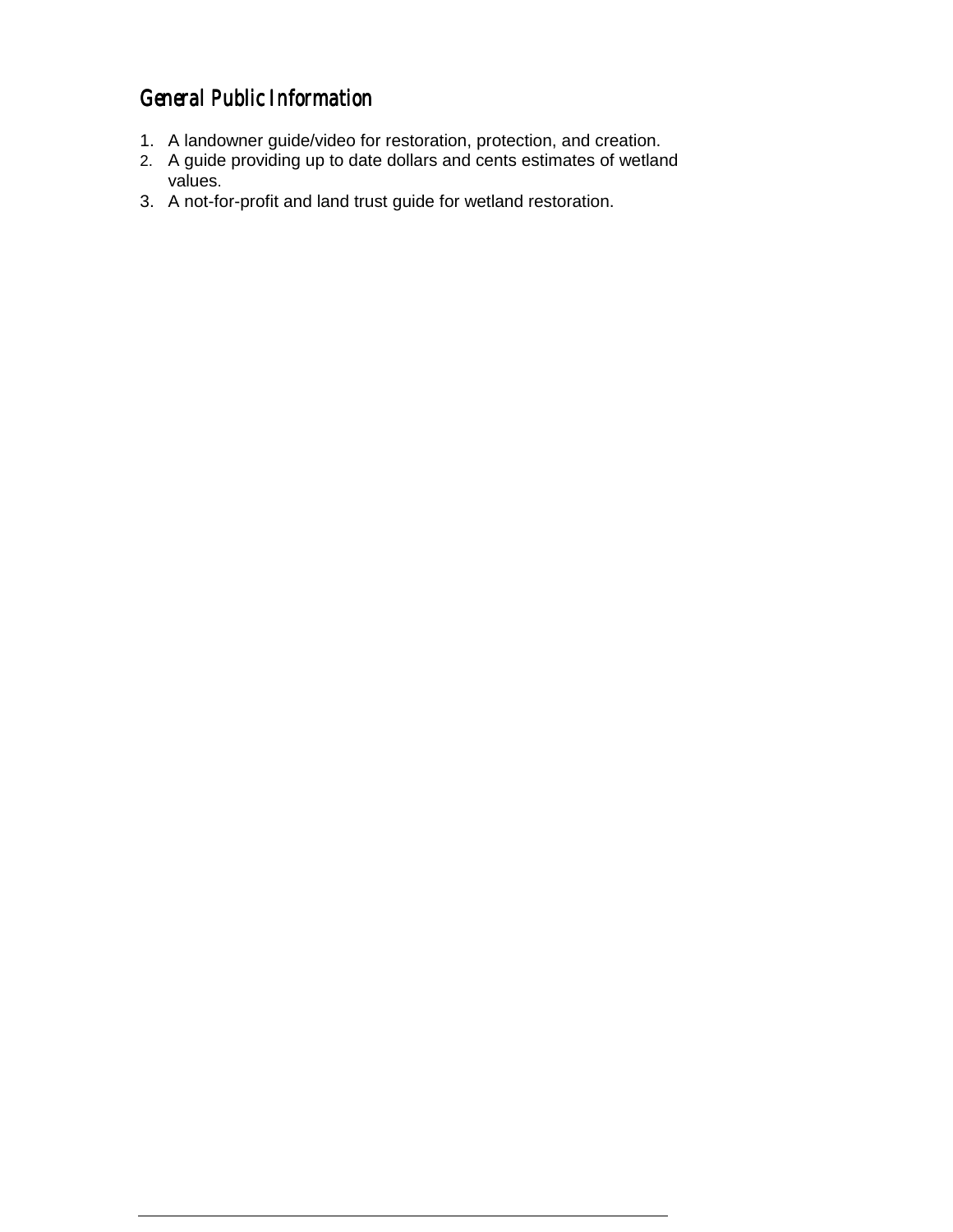# Appendix **B**: Wetland Outreach Projects For Special **Audiences**

Listed below are ideas for wetland outreach projects for specific audiences.

### Legislators

A guide is needed specifically for members of Congress, tribal leaders, state legislators, and local governments describing wetland functions and values, wetland programs at all levels of government, and major issues in wetland protection and restoration. No guide has ever been prepared.

### Local Government Officials.

- ♦ A guide is needed for establishing and implementing local wetland protection programs including up to date model ordinances.
- ♦ A "how to" guide is needed for funding local wetland programs.
- ♦ A guide is needed concerning legal issues in wetland protection and restoration such as the taking issue.

### **Local Land Trusts**

- ♦ A "how to" guide and training are needed for restoring various types of wetlands.
- ♦ A "how to" guide and training are needed for creating boardwalks, trails, interpretative materials.
- ♦ A "how to" guide" and training are needed for working with landowners including tax incentives.

### State Agencies and Indian Tribes

A variety of technical guides and training materials are needed:

- ♦ A revised model state and tribal wetland statute.
- ♦ Wetland assessment for regulatory purposes utilizing HGM, biocriteria, other approaches.
- ♦ "How to" restoration for various types of streams, floodplains, and wetlands
- ♦ "How to" stream restoration utilizing hydrogeomorphic approaches (e.g. Rosgen).
- ♦ Integrating wetland protection and restoration into public land management.
- Conflict resolution.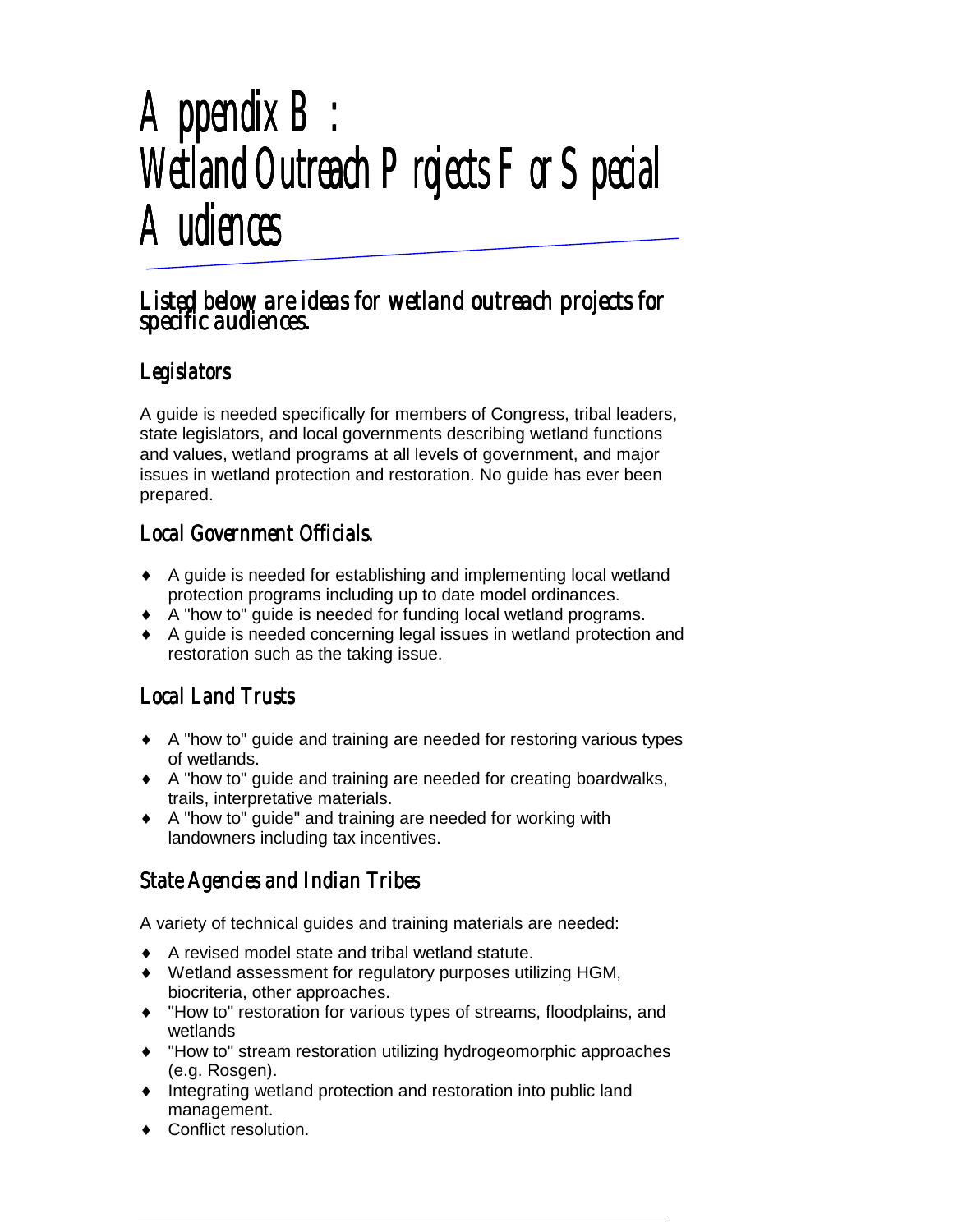- ♦ Up to date model ordinances for local governments.
- ♦ Integrating wetlands into broader water management.
- ♦ Creating and implementing mitigation banks.
- ♦ Integrating wetlands and floodplain management.
- ♦ Legal issues in wetlands protection and restoration such as the taking issue.

### Federal Agencies and Indian Tribes

A variety of technical guides and training materials are needed:

- "How to" wetland restoration guidance for various types of wetlands.
- ♦ "How to" wetland and stream assessment methods.
- ♦ Wetland assessment for regulatory purposes utilizing HGM, biocriteria, other approaches.
- ♦ "How to" stream restoration utilizing hydrogeomorphic approaches (e.g. Rosgen).
- ♦ Integrating wetland protection and restoration into tribal and public land and water management.
- ♦ Suggested practices for integrating floodplains, wetlands, and riparian zones into tribal/public land and water resources planning and management.

### **Landowners**

- ♦ "Plain English" guidance documents/videos describing the Section 404 program, state wetland regulations, and local wetland regulations.
- ♦ "Plain English" guidance documents describing sources of financial and technical assistance for protecting and restoring wetlands.
- ♦ "How to" guidance for restoration of wetlands, floodplains, and streams for various purposes.
- ♦ "How to" guidance for mitigation banks.
- ♦ "How to" guidance for sustainable economic use of wetlands for ecotourism, hunting, harvesting of natural crops, forestry, etc.
- ♦ Guidance concerning local real estate tax incentives and federal and state income and estate tax incentives for protecting and restoring wetlands.

### Developers, Developer Consultants

- ♦ Guidance concerning the protection and restoration of wetlands as part of subdivision, commercial, and industrial project design including case study examples of successful projects where wetlands were incorporated into project design for recreation, open space, ecotourism, and other purposes.
- ♦ Simple guidance documents describing the Section 404 program, state wetland regulations, and local wetland regulations.
- ♦ Guidance documents on wetlands for regulatory compliance, site planning, and other purposes.